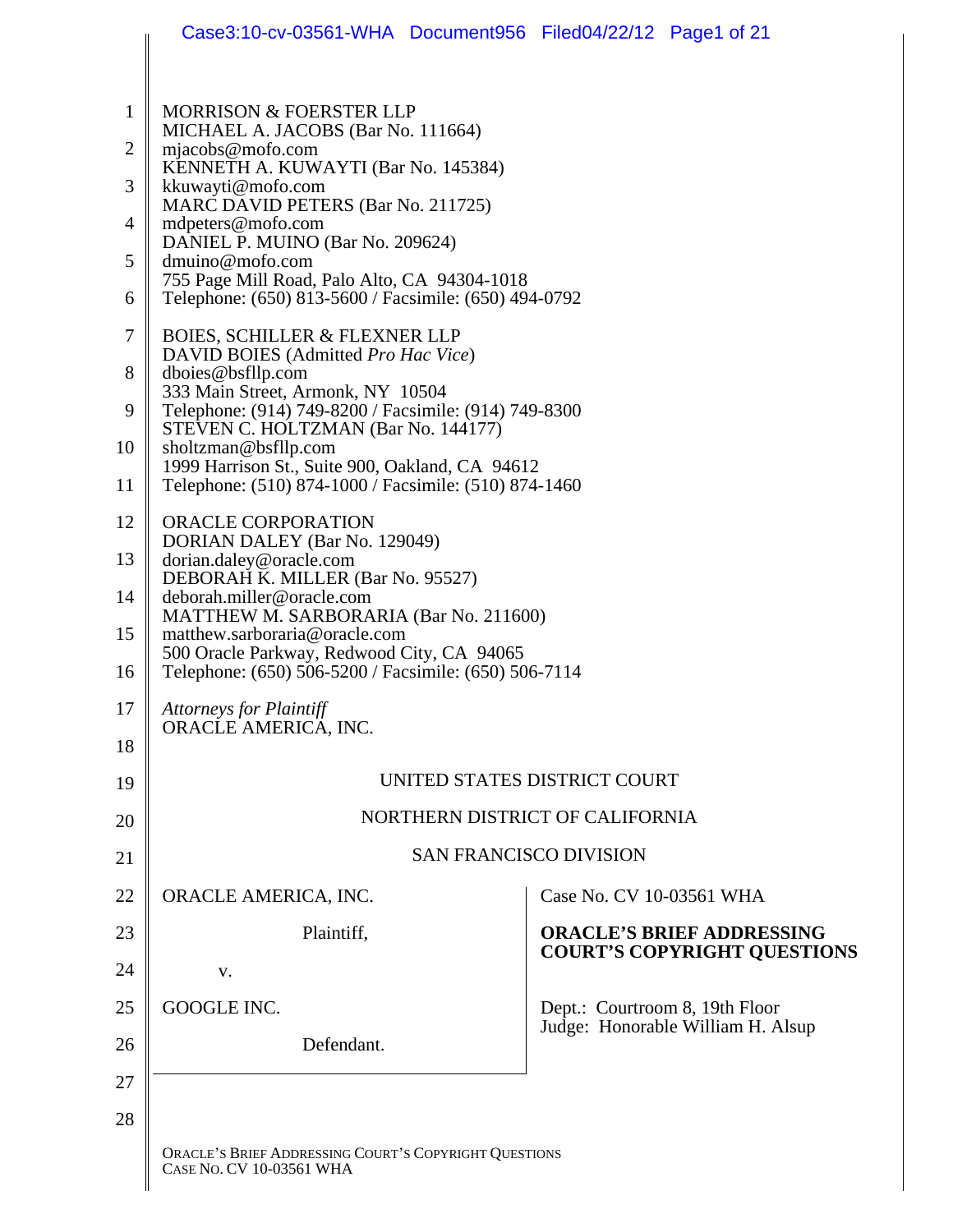|                |                          | Case3:10-cv-03561-WHA Document956 Filed04/22/12 Page2 of 21                                                                                               |              |
|----------------|--------------------------|-----------------------------------------------------------------------------------------------------------------------------------------------------------|--------------|
|                |                          |                                                                                                                                                           |              |
| 1              |                          | <b>TABLE OF CONTENTS</b>                                                                                                                                  |              |
| $\overline{2}$ |                          |                                                                                                                                                           | Page         |
| 3              | Ι.                       |                                                                                                                                                           |              |
| 4              | A.                       | Could you get a patent on the structure, sequence, and organization of the                                                                                |              |
| 5              | <b>B.</b>                | When software is registered with the Copyright Office, is the structure,                                                                                  |              |
| 6<br>7         | C.                       | For a derivative work, does the plaintiff have to prove that the defendant<br>actually possessed and derived their own work from the copyrighted work? 2  |              |
| 8              | D.                       | Will the evidence show that the Google engineers who worked on Android                                                                                    |              |
| 9              | E.                       | Are there subsidiary questions of fact that the jury should decide that                                                                                   |              |
| 10             | II.                      |                                                                                                                                                           |              |
| 11             | A.                       | Does the term "class libraries" refer only to the compiled object code or to                                                                              |              |
| 12             | <b>B.</b>                | What are the copyrighted works? Did Oracle identify the copyrighted                                                                                       |              |
| 13<br>14       |                          | Oracle Identified The Copyrighted Works In The Amended<br>1.                                                                                              |              |
| 15             |                          | 2.<br>Registration Of The Different Versions Of The Java Platform Also                                                                                    |              |
| 16             | C.                       | What will we tell the jury they should be comparing for copyright                                                                                         |              |
| 17             | Ш.                       | <b>COURT'S QUESTIONS FROM ECF 948.</b>                                                                                                                    |              |
| 18<br>19       | A.                       | What case law or other authority is there that states the judge must identify<br>the "work as a whole" (for similarity, fair use, and de minimis) for the |              |
| 20             | <b>B.</b>                | With respect to what segment of the "work" can stand alone within the<br>meaning of Hustler v. Moral, 796 F.2d 1148, 1155 (9th Cir. 1986), the            |              |
| 21             |                          | Court wishes to know whether the implementation of the 37 API packages<br>inherit, call upon, invoke, or incorporate any method, field, or class outside  |              |
| 22             | C.                       | Why shouldn't we let the jury decide what the "work as a whole" is? 10                                                                                    |              |
| 23             | D.                       | Is the "work as a whole" the same for purposes of "substantial similarity                                                                                 |              |
| 24             |                          | (or virtually identical)," "fair use," and "de minimis" copying? If not, how                                                                              |              |
| 25             | Ε.                       | For purposes of identifying the "work as a whole," should Oracle be held                                                                                  |              |
| 26             | F.                       | If the SSO and declarations are held to be protected elements, then why are<br>there still issues of access and similarity for purposes of infringement   |              |
| 27<br>28       |                          | (excluding de minimis and fair use)? Put another way, isn't substantial<br>similarity only an issue if there isn't an admission of factual copying of     |              |
|                | CASE NO. CV 10-03561 WHA | ORACLE'S BRIEF ADDRESSING COURT'S COPYRIGHT QUESTIONS                                                                                                     | $\mathbf{1}$ |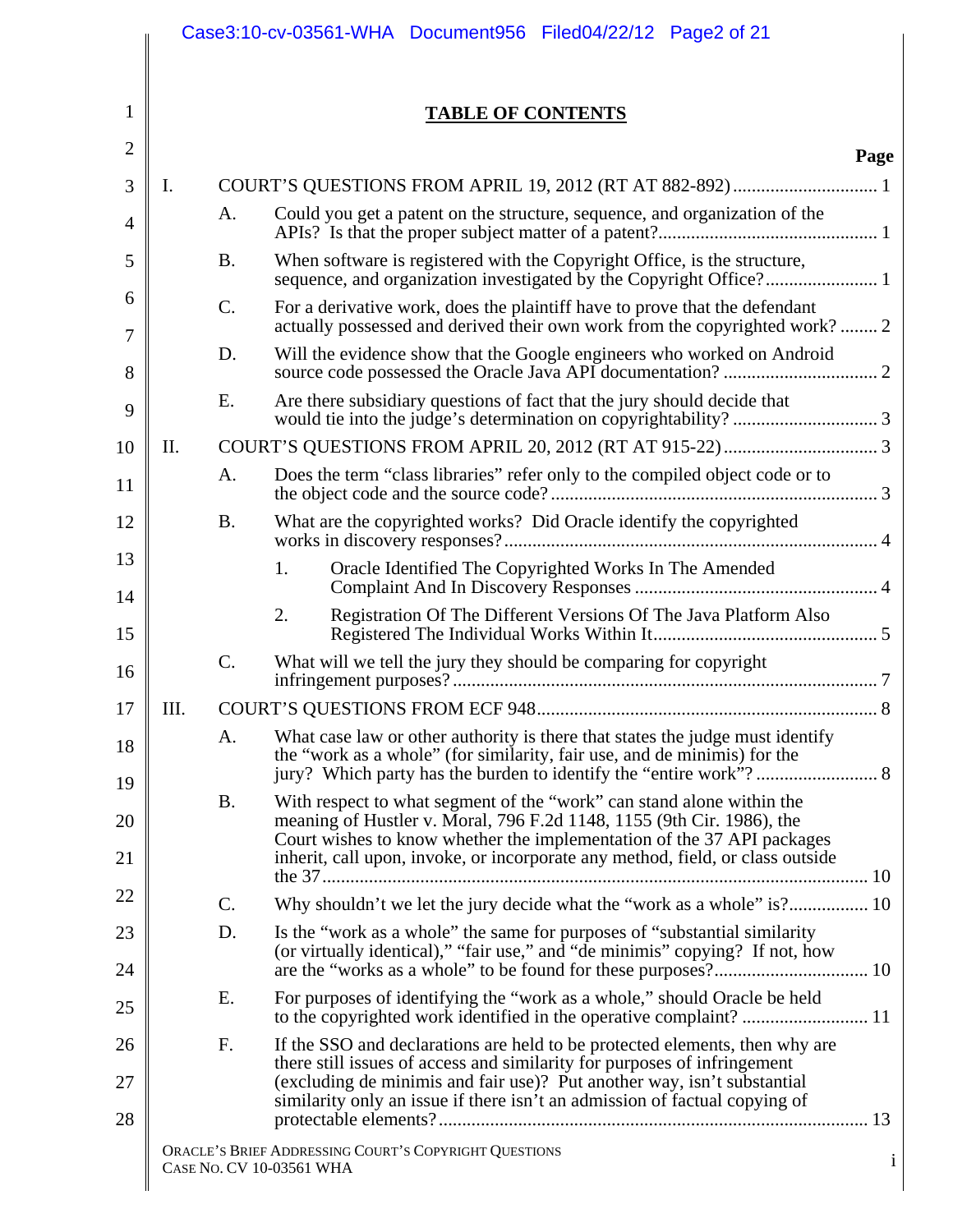|                |     | Case3:10-cv-03561-WHA Document956 Filed04/22/12 Page3 of 21                                                                                                                                    |      |
|----------------|-----|------------------------------------------------------------------------------------------------------------------------------------------------------------------------------------------------|------|
|                |     |                                                                                                                                                                                                |      |
| 1              |     | <b>TABLE OF CONTENTS</b>                                                                                                                                                                       |      |
| $\overline{2}$ |     | (continued)                                                                                                                                                                                    | Page |
| 3              | IV. |                                                                                                                                                                                                |      |
| 4              |     | Do any of the Sun compiled lines in the 37 APIs call upon part or all of<br>A.                                                                                                                 |      |
| 5              |     | If so, do the accused APIs likewise call upon the same other API? That is,<br><b>B.</b><br>even though the implementations are different from the Sun                                          |      |
| 6              |     | implementation, do the accused APIs borrow from other APIs in the same                                                                                                                         |      |
| 7              |     | C.<br>If the answer to question A is yes, do any of the compiled lines in the 37                                                                                                               |      |
| 8              |     | Sun APIs call upon part or all of another API outside the 37? Put<br>differently, is all of the cross referencing done within the 37? 14                                                       |      |
| 9              | V.  |                                                                                                                                                                                                |      |
| 10             |     | What efficiencies, if any, are obtained by grouping methods or fields<br>A.<br>together under a single class? Put differently, what would be lost if a                                         |      |
| 11             |     | method that returned the cosine of an angle was grouped under a class<br>other than Math? This discussion should get the pros and cons of the                                                  |      |
| 12             |     | particular interrelationships (e.g., inheritance) within the 37 API packages  14                                                                                                               |      |
| 13             |     |                                                                                                                                                                                                |      |
| 14             |     |                                                                                                                                                                                                |      |
| 15             |     |                                                                                                                                                                                                |      |
| 16             |     |                                                                                                                                                                                                |      |
| 17<br>18       |     |                                                                                                                                                                                                |      |
| 19             |     |                                                                                                                                                                                                |      |
| 20             |     |                                                                                                                                                                                                |      |
| 21             |     |                                                                                                                                                                                                |      |
| 22             |     |                                                                                                                                                                                                |      |
| 23             |     |                                                                                                                                                                                                |      |
| 24             |     |                                                                                                                                                                                                |      |
| 25             |     |                                                                                                                                                                                                |      |
| 26             |     |                                                                                                                                                                                                |      |
| 27             |     |                                                                                                                                                                                                |      |
| 28             |     |                                                                                                                                                                                                |      |
|                |     | ORACLE'S BRIEF ADDRESSING COURT'S COPYRIGHT QUESTIONS<br>CASE NO. CV 10-03561 WHA<br>Oracle/Google: Oracle's Brief Addressing Court's Copyright Questions/sf-3136210 v7<br>04/22/2012 12:14 PM | 11   |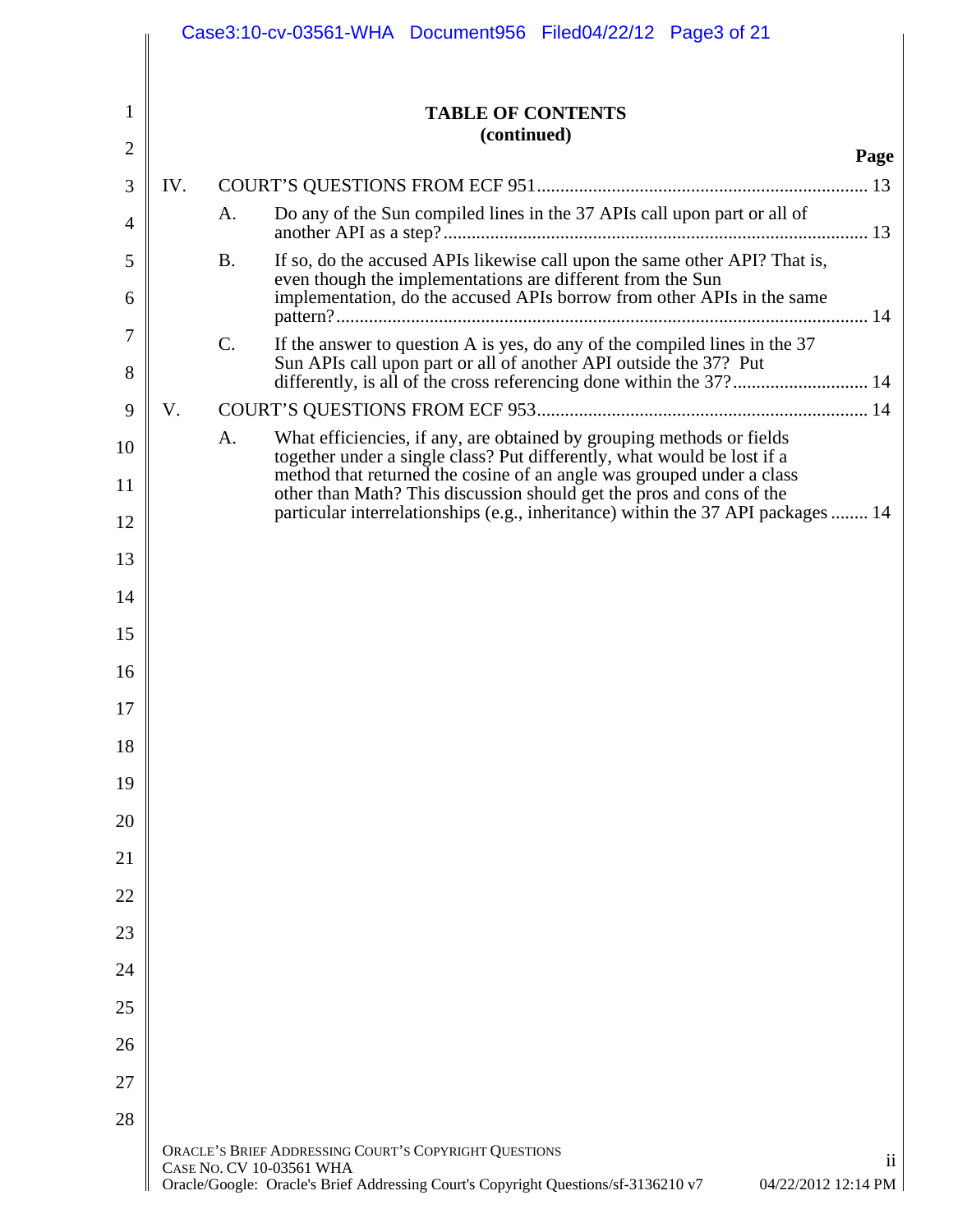|                | Case3:10-cv-03561-WHA Document956 Filed04/22/12 Page4 of 21                              |
|----------------|------------------------------------------------------------------------------------------|
|                |                                                                                          |
| 1              |                                                                                          |
| 2              | <b>TABLE OF AUTHORITIES</b>                                                              |
| 3              |                                                                                          |
| $\overline{4}$ | Page(s)<br><b>CASES</b>                                                                  |
| 5              | AFL Telecomms. LLC v. SurplusEQ.com, Inc.,                                               |
| 6              |                                                                                          |
| 7              |                                                                                          |
| 8              | Apple Computer, Inc. v. Microsoft Corp.,                                                 |
| 9              |                                                                                          |
| 10             | Baxter v. MCA, Inc.,                                                                     |
| 11             |                                                                                          |
| 12             | Bean v. Littell,                                                                         |
| 13             | Bilski v. Kappos,                                                                        |
| 14             |                                                                                          |
| 15<br>16       | Dr. Seuss Enters., L.P. v. Penguin Book USA, Inc.,                                       |
| 17             | Fred Fisher, Inc. v. Dillingham,                                                         |
| 18<br>19       | Home & Nature, Inc. v. Sherman Specialty Co.,                                            |
| 20             | Hustler Magazine, Inc. v. Moral Majority, Inc.,                                          |
| 21             |                                                                                          |
| 22             | L.A. Printex Indus., Inc. v. Aeorpostale, Inc.,                                          |
| 23             | L.A. Times v. Free Republic,                                                             |
| 24             |                                                                                          |
| 25             | Merch. Transaction Sys., Inc. v. Nelcela, Inc.,                                          |
| 26             |                                                                                          |
| 27             | Perfect 10, Inc. v. Amazon.com, Inc.,                                                    |
| 28             |                                                                                          |
|                | ORACLE'S BRIEF ADDRESSING COURT'S COPYRIGHT QUESTIONS<br>iii<br>CASE NO. CV 10-03561 WHA |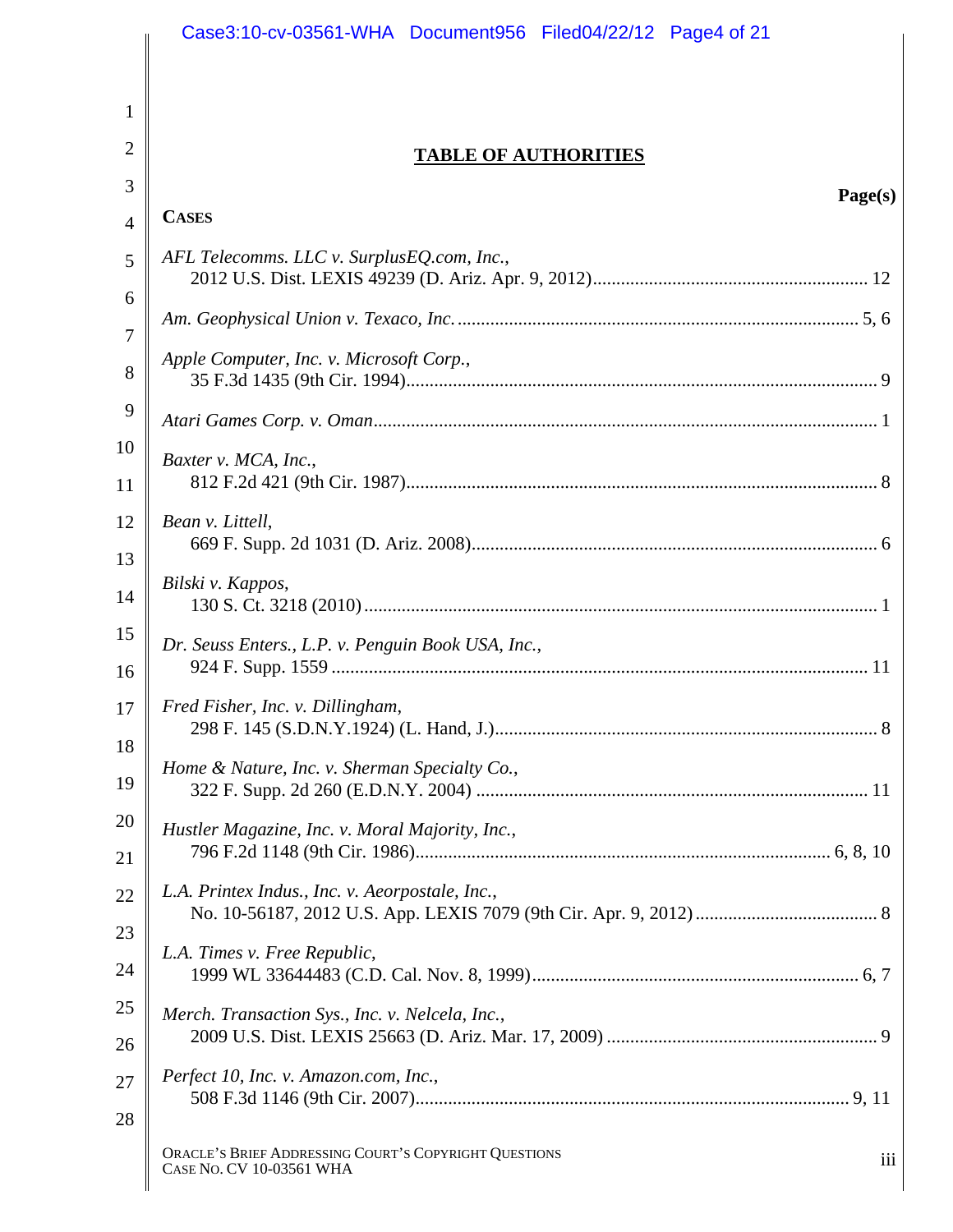## Case3:10-cv-03561-WHA Document956 Filed04/22/12 Page5 of 21

| 1                   |                                                                                         |
|---------------------|-----------------------------------------------------------------------------------------|
| $\overline{2}$<br>3 | Range Road Music, Inc. v. East Coast Food, Inc.,                                        |
| $\overline{4}$      |                                                                                         |
| 5                   | Religious Tech. Ctr. v. Lerma,                                                          |
| 6                   |                                                                                         |
| 7                   | Salestraq Am., LLC v. Zyskowski,                                                        |
| 8                   | Shaw v. Lindheim,                                                                       |
| 9                   |                                                                                         |
| 10                  | Sheldon v. MGM,                                                                         |
| 11                  | Smith v. Jackson,                                                                       |
| 12                  |                                                                                         |
| 13                  | Streetwise Maps v. VanDam, Inc.,                                                        |
| 14                  |                                                                                         |
| 15                  |                                                                                         |
| 16                  | <b>STATUTES</b>                                                                         |
| 17                  |                                                                                         |
| 18                  | <b>OTHER AUTHORITIES</b>                                                                |
| 19                  |                                                                                         |
| 20                  |                                                                                         |
| 21                  |                                                                                         |
| 22                  |                                                                                         |
| 23                  |                                                                                         |
| 24                  |                                                                                         |
| 25                  |                                                                                         |
| 26                  |                                                                                         |
| 27                  |                                                                                         |
| 28                  |                                                                                         |
|                     | ORACLE'S BRIEF ADDRESSING COURT'S COPYRIGHT QUESTIONS<br>iv<br>CASE No. CV 10-03561 WHA |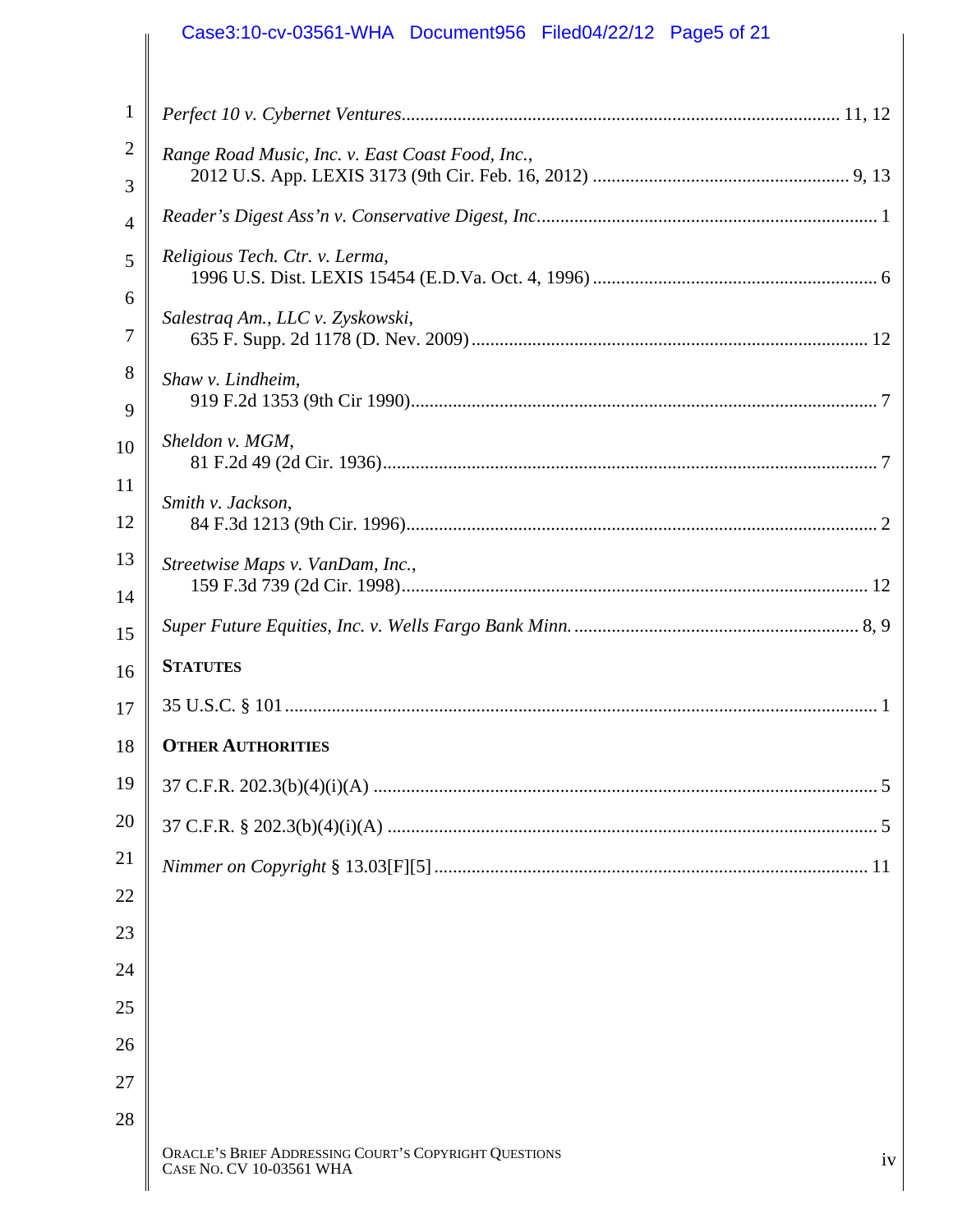|                | Case3:10-cv-03561-WHA Document956 Filed04/22/12 Page6 of 21                                                                                               |
|----------------|-----------------------------------------------------------------------------------------------------------------------------------------------------------|
| $\mathbf{1}$   | Oracle responds as follows to the Court's questions at trial (RT at 882-92, 915-22) and in                                                                |
| $\overline{2}$ | recent orders (ECF Nos. 948, 951, 953) regarding copyright issues.                                                                                        |
| 3              | I.<br><b>COURT'S QUESTIONS FROM APRIL 19, 2012 (RT at 882-892)</b>                                                                                        |
| 4              | Could you get a patent on the structure, sequence, and organization of the<br>A.<br>APIs? Is that the proper subject matter of a patent?                  |
| 5              | No. The Patent Act specifies four categories of patent-eligible subject matter: processes,                                                                |
| 6              | machines, manufactures, and matter compositions. See 35 U.S.C. § 101, Bilski v. Kappos, 130 S.                                                            |
| 7              | Ct. 3218, 3225 (2010). Structure, sequence, and organization are none of these. Oracle's 4/3/11                                                           |
| 8              | Brief notes that patent-eligible subject matter may embody API elements. (ECF No. 853 at 6-7.)                                                            |
| 9<br>10        | When software is registered with the Copyright Office, is the structure,<br><b>B.</b><br>sequence, and organization investigated by the Copyright Office? |
| 11             | Whether the Copyright Office conducts such an investigation in any particular case is                                                                     |
| 12             | uncertain, and Oracle makes no claim here that such an investigation was conducted.                                                                       |
| 13             | Decisional law relating to registration, however, indicates that the Copyright Office                                                                     |
| 14             | sometimes conducts such an examination and also provides useful guideposts in this case. In                                                               |
| 15             | Atari Games Corp. v. Oman, the D.C. Circuit reversed the Copyright Office when it applied the                                                             |
| 16             | wrong standard for copyrightability to the computer game BREAKOUT. 888 F.2d 878 (D.C. Cir.                                                                |
| 17             | 1989). The defendant in <i>Atari</i> was the Register of Copyrights. The Register had determined that                                                     |
| 18             | the simple shapes that made up the game's different elements did not themselves qualify for                                                               |
| 19             | copyright protection and denied registration. <i>Id.</i> at 879–80. The D.C. Circuit reversed. The                                                        |
| 20             | Register had improperly "subjected BREAKOUT to a component-by-component analysis," when                                                                   |
| 21             | its focus "ultimately should be" on the "total sequence of images displayed as the game is                                                                |
| 22             | played." Id. at 883. Because "simple shapes, when selected or combined in a distinctive manner                                                            |
| 23             | indicating some ingenuity, have been accorded copyright protection both by the Register and in                                                            |
| 24             | court," the Register was bound to consider the arrangement of video game elements as a whole                                                              |
| 25             | when determining whether or not to issue a certificate of copyright. <i>Id.</i> at 882–883.                                                               |
| 26             | Similarly, in Reader's Digest Ass'n v. Conservative Digest, Inc., the D.C. Circuit held that                                                              |
| 27             | the "distinctive arrangement and layout of" the ordinary lines, typefaces, and colors of the                                                              |
| 28             | magazine meant that it should be "entitled to protection as a graphic work," because "Reader's                                                            |
|                | ORACLE'S BRIEF ADDRESSING COURT'S COPYRIGHT QUESTIONS<br>$\mathbf{1}$<br>CASE NO. CV 10-03561 WHA                                                         |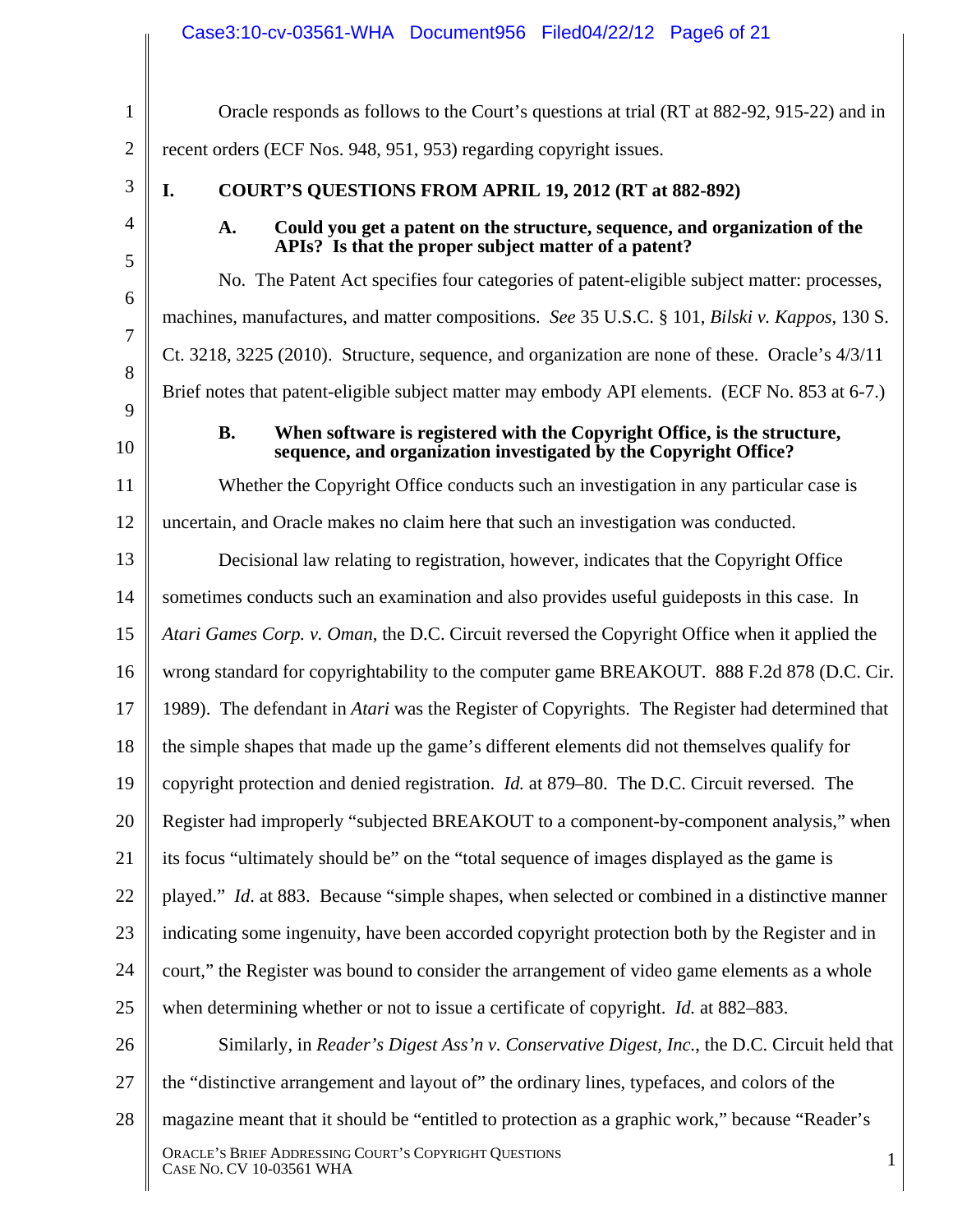#### Case3:10-cv-03561-WHA Document956 Filed04/22/12 Page7 of 21

1 2 3 4 5 6 7 8 9 10 11 12 13 14 15 16 17 18 19 20 21 22 23 24 25 26 27 28 ORACLE'S BRIEF ADDRESSING COURT'S COPYRIGHT QUESTIONS CASE NO. CV 10-03561 WHA 2 Digest has combined and arranged common forms to create a unique graphic design and layout." 821 F.2d 800, 806 (D.C. Cir. 1987). The court in *Atari* admonished the Register to "take careful account" of *Reader's Digest* in delivering its reconsidered opinion. *Atari*, 888 F.2d at 883. These decisions warn against analyzing the API elements here on too granular a basis. As to names, for example, even if an individual name might not be protectable, the selection, arrangement, and structure of the names as embodied in API declarations, viewed as a whole, is copyrightable subject matter. **C. For a derivative work, does the plaintiff have to prove that the defendant actually possessed and derived their own work from the copyrighted work?**  No. Oracle is required to prove that Google copied in order to prevail on a claim concerning a derivative work, but Oracle is aware of no case that affirmatively requires the plaintiff to show that an infringer actually had in its possession the work from which the derivative work is based. Even access (as opposed to possession) is not a necessary condition of an infringement case; proof of access lowers Oracle's burden on similarity. *See Smith v. Jackson*, 84 F.3d 1213, 1220 (9th Cir. 1996) ("access eliminates the need for a plaintiff to establish a 'striking similarity' between plaintiff's and defendant's work"). Here, however, Google has admitted copying. *See* section I.D, *infra*. If Oracle did not have this direct evidence of copying, it also would have been permitted to create an inference of copying by proving substantial similarity and access. Google, of course, has admitted both of these facts as well. (*See* ECF No 946 ("For the 37 accused API packages, Android and Java 2 SE Version 5.0 have substantially the same selection, arrangement and structure of API elements."); Google's Responses to Oracles RFAs ("Google admits that Android developers employed by Google had access to publicly available . . . documentation for Java 2 Standard Edition Version 5.0 before November 5, 2007.").) **D. Will the evidence show that the Google engineers who worked on Android source code possessed the Oracle Java API documentation?**  Yes. Google has admitted such possession. Bob Lee, formerly the core libraries lead for Android, testified on Friday, April 20, that he consulted the Java API specifications while working on the core libraries: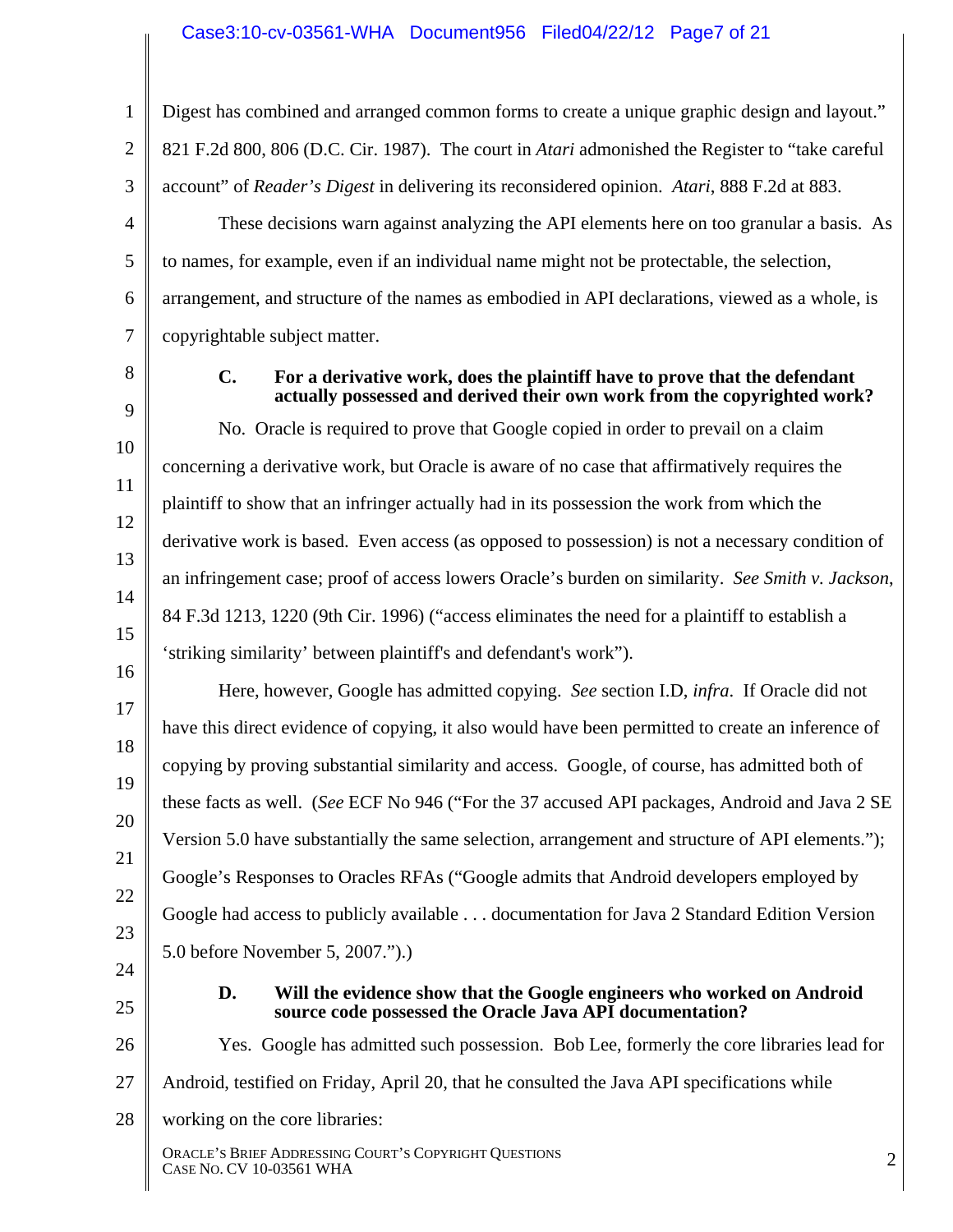|                | Case3:10-cv-03561-WHA Document956 Filed04/22/12 Page8 of 21                                                                                                                     |
|----------------|---------------------------------------------------------------------------------------------------------------------------------------------------------------------------------|
| $\mathbf{1}$   | Q. You consulted the Java API specifications to make sure that the Android code for the<br>corresponding core libraries would be consistent with those specifications, correct? |
| $\overline{2}$ | A. Yes.                                                                                                                                                                         |
| 3<br>4         | Q. The Java API specifications that you consulted were available on Sun's website,<br>correct?                                                                                  |
| 5              | A. Yes.                                                                                                                                                                         |
| 6              | Q. And you consulted those Java API specifications while you were doing work for<br>Google on Android, correct?                                                                 |
| 7              | A. Yes.                                                                                                                                                                         |
| 8              | Q. You saw that there were copyright notices on the Java API specifications when you<br>consulted them, correct?                                                                |
| 9              | A. Yes.                                                                                                                                                                         |
| 10             | (RT at 982:25-983:12 (Lee).)                                                                                                                                                    |
| 11             | Counsel for Google also has admitted in open court that the Android engineers not only                                                                                          |
| 12             | had access in the theoretical sense; they affirmatively looked at the Java API specifications while                                                                             |
| 13             | they were writing code for Android. (See RT at 910:23 -912:10 ("what Google used were the                                                                                       |
| 14             | API specifications"); RT at 886:22–887:6 ("There was in discovery, Your Honor, that at least                                                                                    |
| 15             | some of the engineers who worked on the libraries did have access to, did look at, some of the                                                                                  |
| 16             | English language prose descriptions of the APIs.").                                                                                                                             |
| 17<br>18       | Are there subsidiary questions of fact that the jury should decide that would<br>Е.<br>tie into the judge's determination on copyrightability?                                  |
| 19             | No. There are no subsidiary questions of fact that the jury needs to decide relating to the                                                                                     |
| 20             | judge's determination on copyrightability.                                                                                                                                      |
| 21             | COURT'S QUESTIONS FROM APRIL 20, 2012 (RT at 915-22) <sup>1</sup><br>П.                                                                                                         |
| 22             | Does the term "class libraries" refer only to the compiled object code or to the<br>A.<br>object code and the source code?                                                      |
| 23             | Used properly, "class library" refers only to the compiled object code. Mark Reinhold,                                                                                          |
| 24             | Oracle's Chief Architect of the Java Platform Group, testified that a "library is the compiled form                                                                             |
| 25<br>26       | of the code that can be used directly." (RT at 592:17-593:3 (Reinhold).) One should use the                                                                                     |
| 27<br>28       | $1$ To the extent the Court's questions of April 20, 2012, were subsumed within the questions<br>posed in ECF No. 948, they have been omitted in this section.                  |
|                | ORACLE'S BRIEF ADDRESSING COURT'S COPYRIGHT QUESTIONS<br>3<br>CASE NO. CV 10-03561 WHA                                                                                          |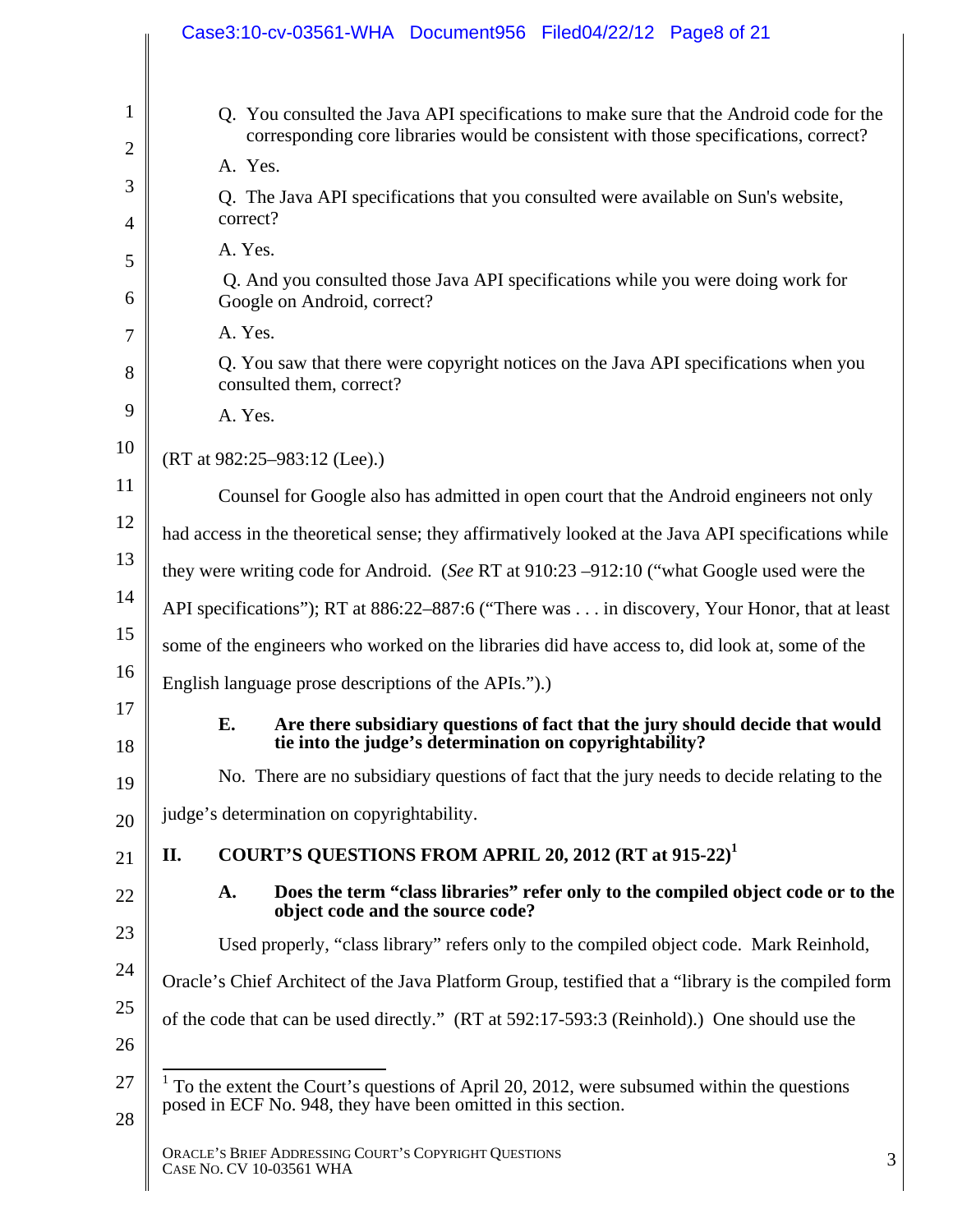# Case3:10-cv-03561-WHA Document956 Filed04/22/12 Page9 of 21

| $\mathbf{1}$   | phrases "class library source code" or "source code for the class libraries" to refer to the source                                                                  |
|----------------|----------------------------------------------------------------------------------------------------------------------------------------------------------------------|
| $\overline{2}$ | code. Oracle's counsel has sometimes not observed the distinction between source code and                                                                            |
| 3              | object code. (See, e.g., ECF No. 859 at 3 ("The specifications are documents, the class libraries                                                                    |
| 4              | are source code programs."); but see ECF No. 645 at 2 ("Class libraries are collections of already-                                                                  |
| 5              | compiled classes.").)                                                                                                                                                |
| 6<br>7         | <b>B.</b><br>What are the copyrighted works? Did Oracle identify the copyrighted works<br>in discovery responses?                                                    |
| 8              | 1.<br><b>Oracle Identified The Copyrighted Works In The Amended</b><br><b>Complaint And In Discovery Responses</b>                                                   |
| 9              | The copyrighted works at issue are the APIs for the 37 packages and their associated class                                                                           |
| 10             | libraries (and their associated source code) and the 11 individual computer program code files.                                                                      |
| 11             | These were encompassed within the copyright registration for J2SE 5.0 and J2SE 1.4, which were                                                                       |
| 12             | registered as collective works, and also in various earlier registrations identified in the                                                                          |
| 13             | registrations for J2SE 5.0 and J2SE 1.4.                                                                                                                             |
| 14             | Oracle identified these copyrighted works in the Amended Complaint and in discovery.                                                                                 |
| 15             | The Amended Complaint states:                                                                                                                                        |
| 16             | Android includes infringing class libraries and documentation. Approximately one<br>third of Android's Application Programmer Interface (API) packages (available at |
| 17             | http://developer.android.com/reference/packages.html) are derivative of Oracle<br>America's copyrighted Java API packages (available at http://download-             |
| 18             | <u>llnw.oracle.com/javase/1.5.0/docs/api/</u> and http://download-<br><u>llnw.oracle.com/javase/1.4.2/docs/api/</u> ) and corresponding documents. The infringed     |
| 19             | elements of Oracle America's copyrighted work include Java method and class<br>names, definitions, organization, and parameters; the structure, organization and     |
| 20             | content of Java class libraries; and the content and organization of Java's<br>documentation. Examples of this copying are illustrated in Exhibit I to this          |
| 21             | complaint.                                                                                                                                                           |
| 22             | (ECF No. 36 $\P$ 40.) The referenced Exhibit I includes the API specification documentation with                                                                     |
| 23             | which the Court is now familiar for both Java and Android for the Security class, located within                                                                     |
| 24             | the package java.security, one of the 37 API packages accused in this case. (ECF No. 36-9.)                                                                          |
| 25             | This paragraph continues: "In at least several instances, Android computer code also was                                                                             |
| 26             | directly copied from copyrighted Oracle America code." (ECF No. 36 ¶ 40.) It specifically                                                                            |
| 27             | identifies "PolicyNodeImpl.java", one of the 11 copied files, and attaches it as Exhibit J. (ECF                                                                     |
| 28             | No. 36-10.) At that time, Oracle had not identified all of the literally copied files.                                                                               |
|                | ORACLE'S BRIEF ADDRESSING COURT'S COPYRIGHT QUESTIONS<br>$\overline{4}$<br>CASE NO. CV 10-03561 WHA                                                                  |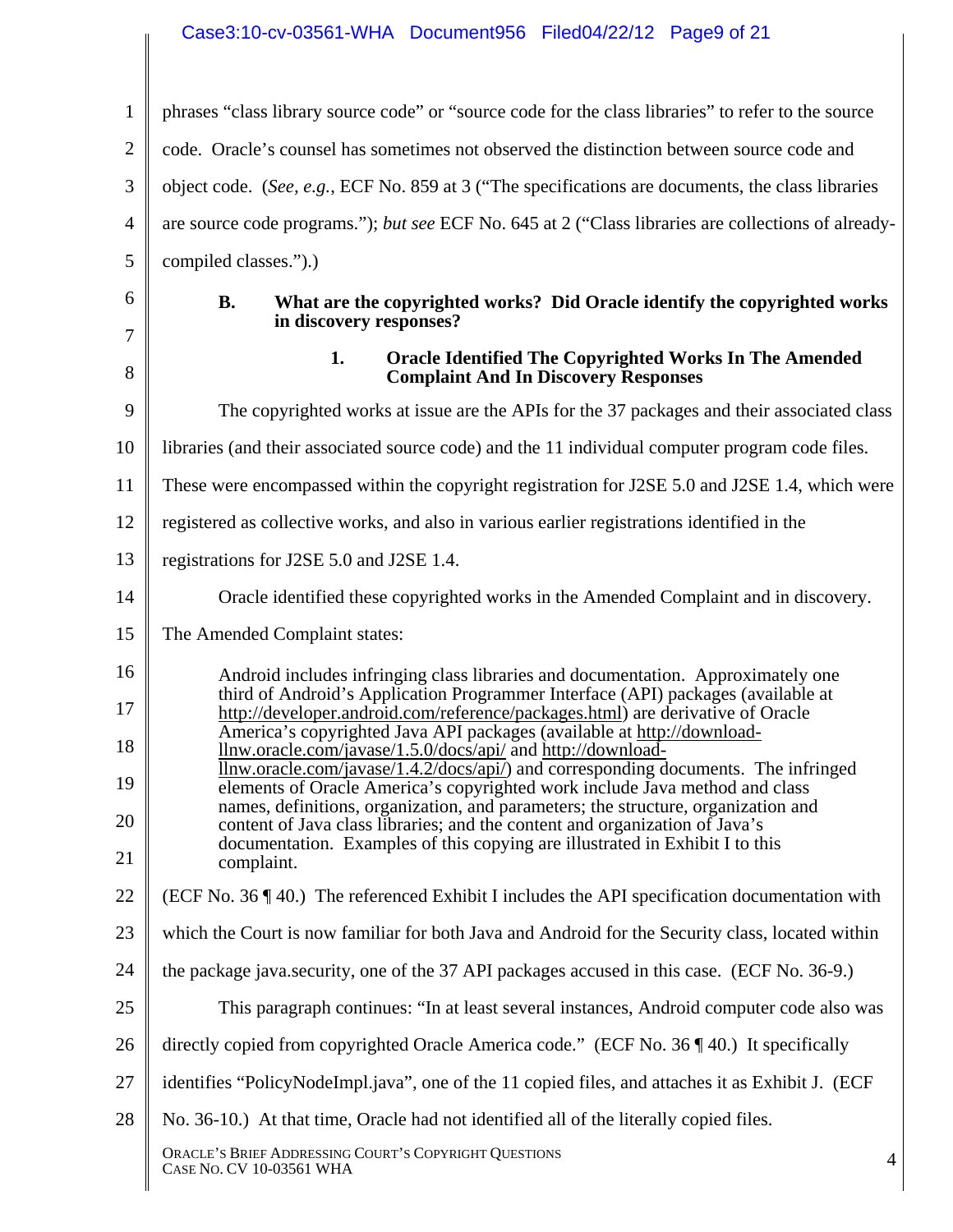# Case3:10-cv-03561-WHA Document956 Filed04/22/12 Page10 of 21

| $\mathbf{1}$   | Oracle then identified the infringed packages in interrogatory responses served in January                                                                                                                                                                                                                                      |
|----------------|---------------------------------------------------------------------------------------------------------------------------------------------------------------------------------------------------------------------------------------------------------------------------------------------------------------------------------|
| $\overline{2}$ | 2011. In its response to Interrogatory No. 2, Oracle identified 51 packages, attaching further side-                                                                                                                                                                                                                            |
| 3              | by-side comparisons of the Java and Android APIs for several packages. (Ex. A at 7-9 (Oracle                                                                                                                                                                                                                                    |
| $\overline{4}$ | Resp. to Interrogatory No. 2).) That same response identified the 12 accused Android files. (See                                                                                                                                                                                                                                |
| 5              | <i>id.</i> ) The number of infringed packages was later reduced to 37 in supplemental interrogatory                                                                                                                                                                                                                             |
| 6              | responses served in July 2011.                                                                                                                                                                                                                                                                                                  |
| 7<br>8         | 2.<br><b>Registration Of The Different Versions Of The Java Platform</b><br>Also Registered The Individual Works Within It                                                                                                                                                                                                      |
| 9              | Google misstated the law regarding copyright registration and the Court's prior ruling on                                                                                                                                                                                                                                       |
| 10             | this issue. The Court correctly recalled that it resolved this issue against Google. (See RT                                                                                                                                                                                                                                    |
| 11             | 912:25-913:7.) Oracle registered the versions of the Java platform as collective works under a                                                                                                                                                                                                                                  |
| 12             | single copyright registration. This is permitted under the plain language of 37 C.F.R. §                                                                                                                                                                                                                                        |
| 13             | $202.3(b)(4)(i)(A).$ <sup>2</sup> The Court held that Google's proposed interpretation of the regulation was                                                                                                                                                                                                                    |
| 14             | incorrect:                                                                                                                                                                                                                                                                                                                      |
| 15<br>16       | The plain meaning of this provision is that when a single published unit contains<br>multiple elements "that are otherwise recognizable as self-contained works," the unit<br>is considered a single work for the limited purpose of registration while its elements<br>may be recognized as separate works for other purposes. |
| 17             | (ECF No. 433 at 6 (emphasis in original).)                                                                                                                                                                                                                                                                                      |
| 18             | This principle is well supported by case law. In Am. Geophysical Union v. Texaco, Inc.,                                                                                                                                                                                                                                         |
| 19             | the court held that each article within a journal was protected by copyright even though the                                                                                                                                                                                                                                    |
| 20             | publisher chose to register only each journal with the Copyright Office. 802 F. Supp 1, 17                                                                                                                                                                                                                                      |
| 21             | (S.D.N.Y. 1992). The court rejected the defendant's argument that the work as a whole should be                                                                                                                                                                                                                                 |
| 22             | the journal that was registered:                                                                                                                                                                                                                                                                                                |
| 23<br>24       | This argument constitutes imaginative lawyering, but it does not prevail. Each article,<br>note or letter published in <i>Catalysis</i> is a separately authored work, protected by a                                                                                                                                           |
| 25             | copyright, which the authors have assigned to Academic Press. Because it would                                                                                                                                                                                                                                                  |
| 26             | $2$ That provision states: "For the purpose of registration on a single application and upon payment<br>of a single registration fee, the following shall be considered a single work: (A) In the case of                                                                                                                       |
| 27             | published works: all copyrightable elements that are otherwise recognizable as self-contained<br>works, that are included in a single unit of publication, and in which the copyright claimant is the<br>same." 37 C.F.R. 202.3(b)(4)(i)(A).                                                                                    |
| 28             | ORACLE'S BRIEF ADDRESSING COURT'S COPYRIGHT QUESTIONS<br>5<br>CASE NO. CV 10-03561 WHA                                                                                                                                                                                                                                          |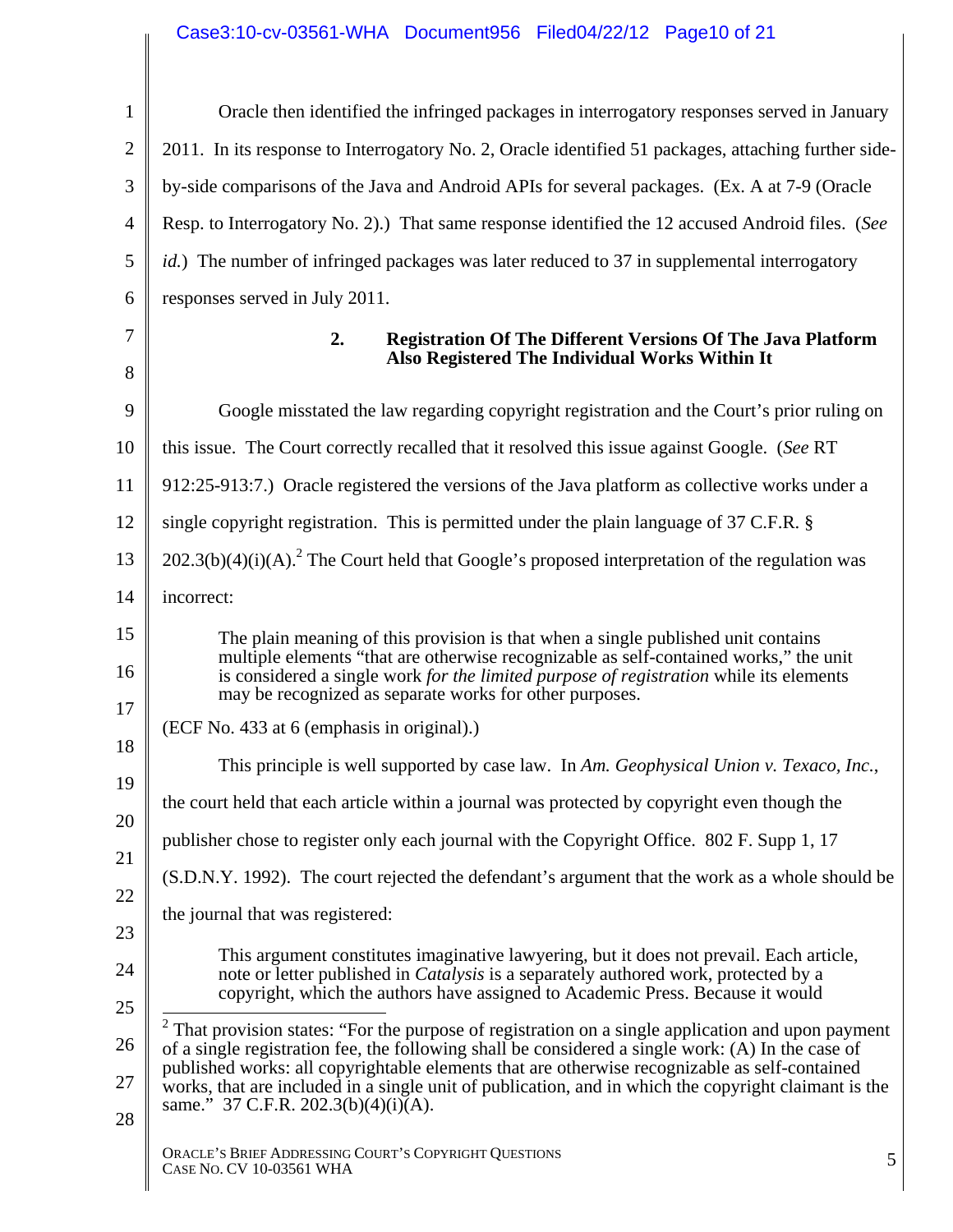### Case3:10-cv-03561-WHA Document956 Filed04/22/12 Page11 of 21

1

2

3

4

*Id.* at \*17.

involve gigantic expense and inconvenience to register separately each of the 20 odd items that appear in an individual issue, Academic Press registers each issue with the Copyright Office. It does not follow from the manner of registration with the Copyright Office that the "copyrighted work" for the purposes of fair use analysis consists of the entire issue rather than the separate creations of the separate authors.

5 6 7 8 9 10 11 12 13 14 15 16 17 18 19 The Ninth Circuit reached a similar conclusion in *Hustler*, finding that the "entire work" there consisted of a one-page advertisement parody in a 154-page magazine. *Hustler Magazine, Inc. v. Moral Majority, Inc.*, 796 F.2d 1148, 1154 (9th Cir. 1986) ("the parody is not an interwoven component of the magazine, but can stand totally alone. A creative work does not deserve less copyright protection just because it is part of a composite work."); *see also Religious Tech. Ctr. v. Lerma*, 1996 U.S. Dist. LEXIS 15454, at \*27 (E.D.Va. Oct. 4, 1996) ("Although Lerma did not post the entirety of [the materials registered with the Copyright Office], he did post the entirety of certain discrete subparts of these series. Under the Code of Federal Regulations and under case law, these subparts constitute single works and are the benchmark against which to compare Lerma's actions."); *Bean v. Littell*, 669 F. Supp. 2d 1031, 1034 (D. Ariz. 2008) ("When a claimant registers a collective work, the copyright protection can also extend to each constituent part of that work."); *L.A. Times v. Free Republic*, 1999 WL 33644483, at \*19 (C.D. Cal. Nov. 8, 1999) (rejecting defendants' contention that "plaintiffs' 'work' is the entire daily newspaper because their copyright registration covers the paper as a whole rather than any particular article").

20 21 22 23 24 25 26 27 28 The cases cited above show courts follow a practical, case-by-case approach in determining what should be considered a separate work. Here, the API packages can be considered separate works. Dr. Reinhold described the process by which API packages are developed and added to J2SE through the Java Community Process. He testified, for example, that he submitted a Java Specification Request (JSR) for the java.nio package to the JCP, formed an expert group, and went through 30 drafts over the course of two years before finalizing the java.nio API specification for formal approval. (RT at 624:3-627:17 (Reinhold).) Individual API packages have been separately authored, developed and added by this process for many years, and the number of API packages in Java has increased dramatically over time. Dr. Reinhold

ORACLE'S BRIEF ADDRESSING COURT'S COPYRIGHT QUESTIONS CASE NO. CV 10-03561 WHA 6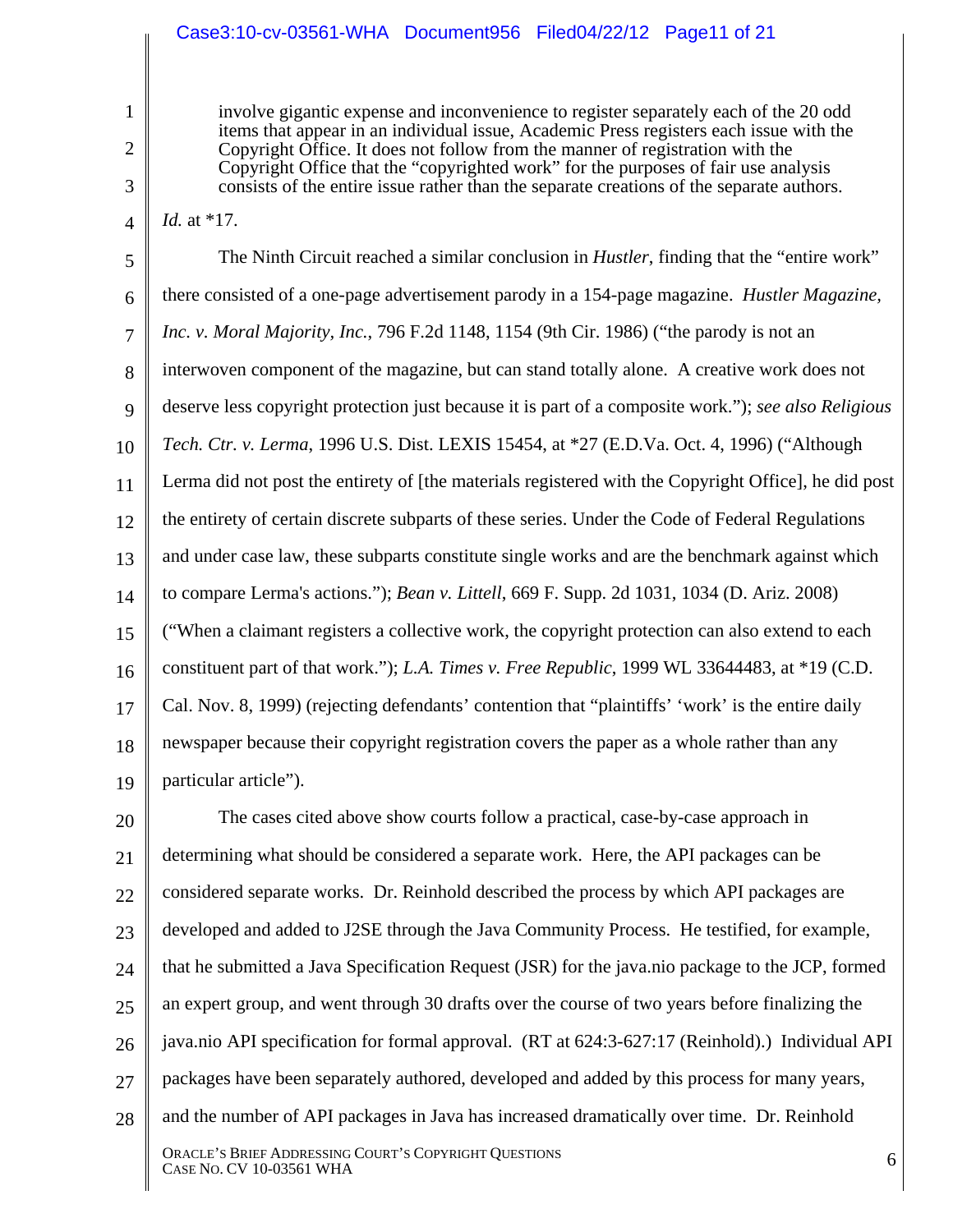1 2 3 4 5 6 7 8 9 10 11 12 13 14 15 16 17 18 19 20 21 22 23 24 25 26 27 28 ORACLE'S BRIEF ADDRESSING COURT'S COPYRIGHT QUESTIONS CASE NO. CV 10-03561 WHA 7 testified that Java 1.0 had seven API packages, Java SE 5 had 166, and Java 7 has 209. (*Id.* at 631:19-25.) He also testified that others created individual API packages that compete with the Java API packages, and used java.util.logging as an example. (*Id.* at 630:11-631:18.) Accordingly, the specifications for the API packages are recognizable works, as are the files for the implementations of the API packages. As in *Texaco*, it was unnecessary for Sun to register separately each part of the APIs, class library source code, class libraries, and compiler and other tools for a given version of the Java platform. *Texaco*, 802 F. Supp at 17. The Copyright Office does not want this either, and its rules do not require it. The separate creations in J2SE are the copyrighted works at issue, not the entire platform. That Google copied from only a subset of the API packages and did not need to copy the remainder is further evidence that the packages are separable works. **C. What will we tell the jury they should be comparing for copyright infringement purposes?**  For infringement purposes, the jury should be told they should compare the 37 API packages in Java SE to the corresponding 37 API packages in Android, at the documentation and code levels. Because Google has stipulated, however, that "Android and Java 2 SE Version 5.0 have substantially the same selection, arrangement and structure of API elements," (ECF No. 946), this issue should not have to go the jury. Similarly, the jury should be told to compare the 12 code files in Android to their corresponding code files in Java SE because the Java SE files are each independent, original computer programs. Google argues that the portions of Java it copied for Android comprise a relatively small portion of Android as a whole. But it is of no moment that Google added its own work to the 37 APIs copied from Oracle, and the jury should be instructed accordingly. "No plagiarist can excuse the wrong by showing how much of his work he did not pirate." *Shaw v. Lindheim*, 919 F.2d 1353, 1362 (9th Cir 1990) (quoting 4 Nimmer on Copyright § 13.03[B][1][a])); *Sheldon v. MGM*, 81 F.2d 49, 56 (2d Cir. 1936)(J. Hand)(stating the same). Further the Ninth Circuit has consistently held that "a copyright defendant need not copy a plaintiff's work in its entirety to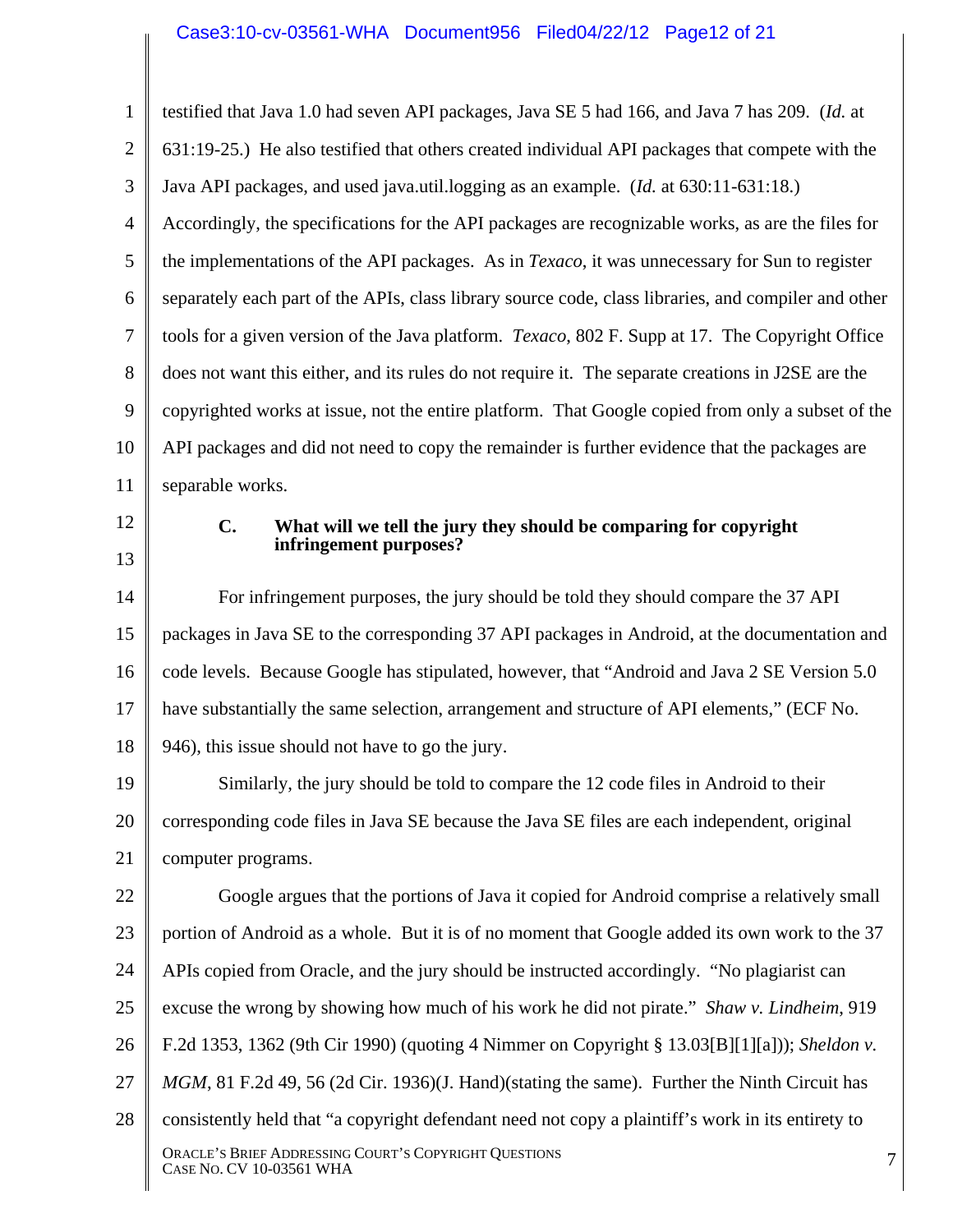### Case3:10-cv-03561-WHA Document956 Filed04/22/12 Page13 of 21

| $\mathbf{1}$   | infringe the work. It is enough that the defendant appropriated a substantial portion of the                                                |
|----------------|---------------------------------------------------------------------------------------------------------------------------------------------|
| $\overline{2}$ | plaintiff's work. L.A. Printex Indus., Inc. v. Aeorpostale, Inc., No. 10-56187, 2012 U.S. App.                                              |
| 3              | LEXIS 7079, at *22-23 (9th Cir. Apr. 9, 2012).                                                                                              |
| $\overline{4}$ | Google's argument that the portion of Java it stole was a relatively small portion of the                                                   |
| 5              | overall platform is also contrary to Supreme Court law, which emphasizes the need to look at the                                            |
| 6              | "qualitative" aspect of what was used. <i>Harper</i> , 471 U.S. at 545 (copying of 300 words of                                             |
| 7              | quotation from unauthorized manuscript of Gerald Ford memoir was not fair use). In fact, courts                                             |
| 8              | have repeatedly held that very small snippets of larger works taken from larger copyrighted works                                           |
| 9              | can constitute copyright infringement. See e.g., Baxter v. MCA, Inc., 812 F.2d 421, 425 (9th Cir.                                           |
| 10             | 1987) (stating that a six-note sequence taken from a copyrighted song could constitute result in                                            |
| 11             | copyright infringement of the larger work); Fred Fisher, Inc. v. Dillingham, 298 F. 145                                                     |
| 12             | (S.D.N.Y.1924) (L. Hand, J.) (eight note "ostinato" held to infringe copyright in song).                                                    |
| 13             | <b>COURT'S QUESTIONS FROM ECF 948</b><br>III.                                                                                               |
| 14             | What case law or other authority is there that states the judge must identify<br>A.                                                         |
| 15             | the "work as a whole" (for similarity, fair use, and de minimis) for the jury?<br>Which party has the burden to identify the "entire work"? |
| 16             | Oracle has not found any case law or other authority directly analyzing whether the judge                                                   |
| 17             | or the jury should make the "work as a whole" determination. Several decisions support that the                                             |
| 18             | "work as a whole" determination is a question of law for the Court.                                                                         |
| 19             | Summary judgment rulings on fair use defenses are the most relevant authority. Fair use                                                     |
| 20             | is a "mixed question of fact and law." See, e.g., Hustler, 796 F.2d at 1150-51. Yet, summary                                                |
| 21             | judgment is frequently granted even in the presence of a dispute about the scope of the "work as a                                          |
| 22             | whole." In Super Future Equities, Inc. v. Wells Fargo Bank Minn., the court granted summary                                                 |
| 23             | judgment of copyright infringement, holding that the one copied page from a website was the                                                 |
| 24             | "whole of the copyrighted work not the entire website." 553 F. Supp. 2d 680, 699-700 (N.D.                                                  |
| 25             | Tex. 2008) (citing L.A. Times, 1999 WL 33644483). Likewise, in <i>Hustler</i> , the Ninth Circuit                                           |
| 26             | affirmed the lower court's grant of summary judgment of fair use. In reaching its determination,                                            |
| 27             | the Ninth Circuit held that the "entire work" was the advertisement that had been copied and not                                            |
| 28             |                                                                                                                                             |
|                |                                                                                                                                             |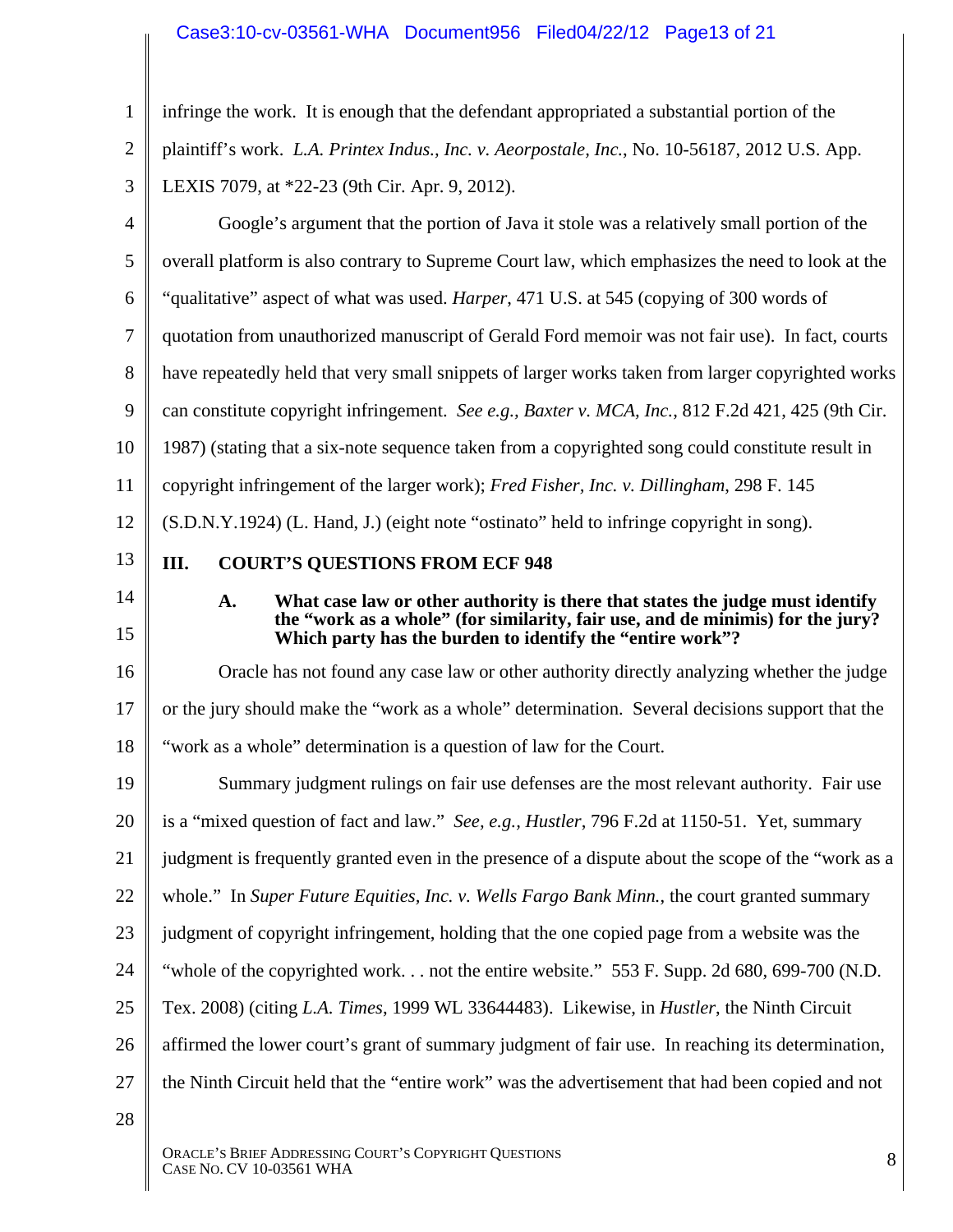1 2 the whole magazine, even though it made up less than one percent of the 154 page-long magazine. *Id.*

3 4 5 6 7 Asking the Court to identify the work as a whole is consistent with the law requiring the court to determine copyrightability and thereby to identify the scope of copyright protection and the relevant standard for comparison for the jury. *See, e.g., Apple Computer, Inc. v. Microsoft Corp.*, 35 F.3d 1435, 1443 (9th Cir. 1994). The court sets the framework for the analysis, and the jury conducts the comparison.

8 9 10 11 It is particularly appropriate for the Court to decide the issue of the work as a whole here, because Google is claiming that the work as a whole should be the entire J2SE 5.0 platform based on Oracle's pleading and the fact that the platform was the subject of the copyright registration. Both arguments are incorrect, but raise legal issues for resolution by the Court.

12 13 14 15 16 17 18 19 20 21 22 23 24 25 With respect to which party bears the burden of identifying the "entire work" in the context of substantial similarity, fair use, or the *de minimis* defense, Oracle has located no case that directly addresses the issue. Logically, the burden should be borne by the party who raises the issue in the course of proving its claims or defenses. As discussed in section III F. below, because of the evidence of Google's direct copying, Oracle need not prove substantial similarity. *Range Road Music, Inc. v. East Coast Food, Inc.*, 2012 U.S. App. LEXIS 3173, at \*10 (9th Cir. Feb. 16, 2012). In this case, therefore, Google should bear the burden of identifying the "entire work" because it arises solely in the context of its affirmative defenses. Google bears the burden of proof on fair use. *See Perfect 10, Inc. v. Amazon.com, Inc.*, 508 F.3d 1146, 1158 (9th Cir. 2007). And Google bears the burden of showing that its copying was *de minimis*. *See Merch. Transaction Sys., Inc. v. Nelcela, Inc.*, 2009 U.S. Dist. LEXIS 25663, at \*61 (D. Ariz. Mar. 17, 2009) ("Thus, Nelcela will not escape liability unless it can show that the protectable elements in the Lexcel software constitute an insignificant (quantitatively and qualitatively) portion or aspect of the Lexcel software.").

- 26
- 27 28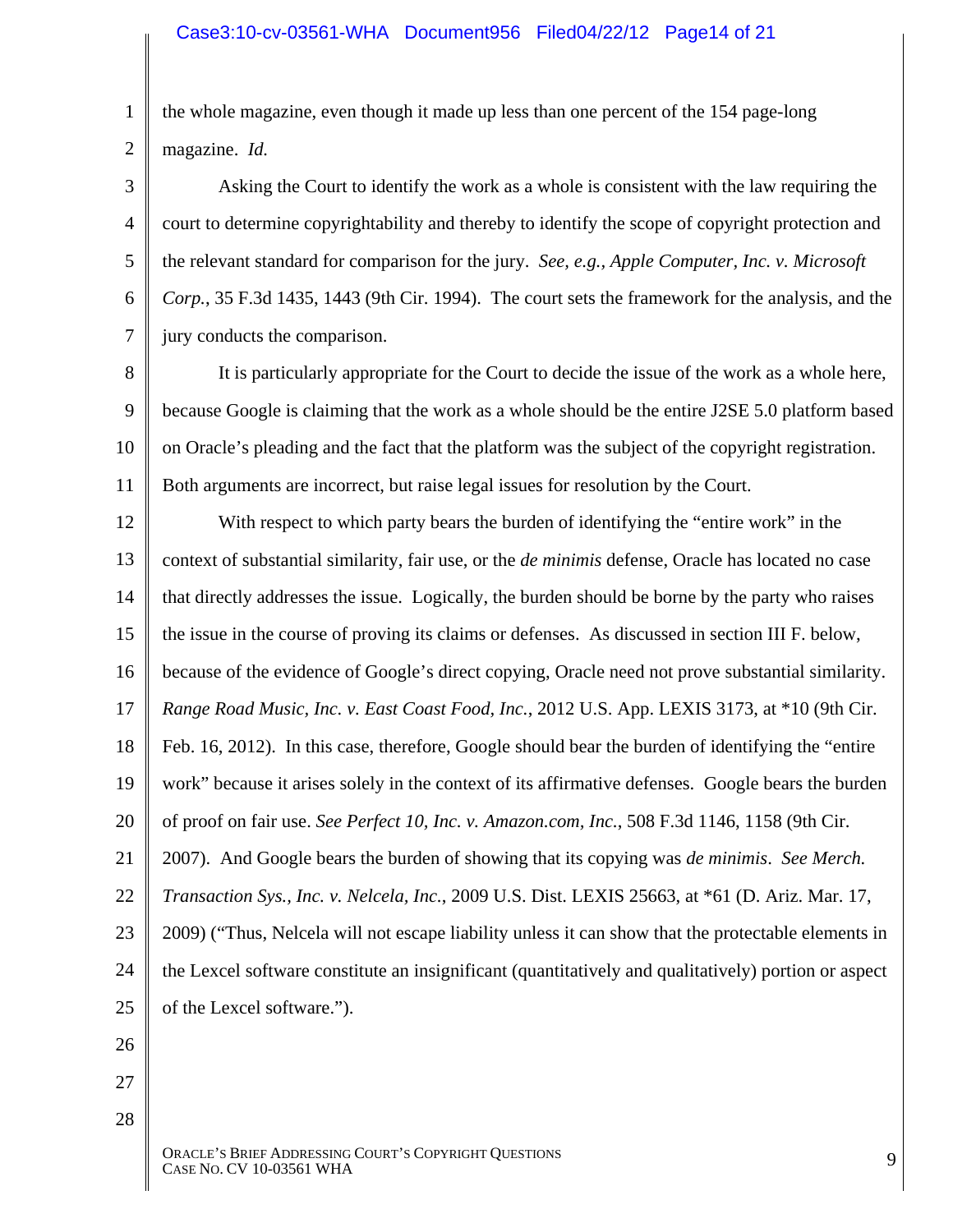|                                                    | Case3:10-cv-03561-WHA Document956 Filed04/22/12 Page15 of 21                                                                                                                                                                                                                                                                                                                                                                                                                                                                                                                                                                                                                                                                              |
|----------------------------------------------------|-------------------------------------------------------------------------------------------------------------------------------------------------------------------------------------------------------------------------------------------------------------------------------------------------------------------------------------------------------------------------------------------------------------------------------------------------------------------------------------------------------------------------------------------------------------------------------------------------------------------------------------------------------------------------------------------------------------------------------------------|
| 1<br>$\overline{2}$                                | <b>B.</b><br>With respect to what segment of the "work" can stand alone within the<br>meaning of <i>Hustler v. Moral</i> , 796 F.2d 1148, 1155 (9th Cir. 1986), the Court<br>wishes to know whether the implementation of the 37 API packages inherit,<br>call upon, invoke, or incorporate any method, field, or class outside the 37.                                                                                                                                                                                                                                                                                                                                                                                                   |
| 3<br>$\overline{4}$<br>5<br>6<br>7<br>8<br>9<br>10 | Yes. Oracle's implementation of the 37 API packages calls upon and invokes methods,<br>fields, and classes outside the 37, although they do not inherit from or incorporate from outside<br>the 37. The declarations in Oracle's implementation contain relatively few cross-references to<br>API elements outside the 37 packages, and those cross-references are limited to only a few<br>packages, as explained below in Section IV.C.<br>That there are calls to packages outside the 37, however, should not affect the "work"<br>determination. By analogy, a volume of <i>Deering's California Code Annotated</i> may cross-<br>reference and point the reader to other volumes, but that volume alone could still be considered a |
| 11<br>12<br>13<br>14<br>15<br>16                   | "work." Similarly, a web page might provide hyperlinks to other web pages, but that should not<br>affect whether the web page could serve as a "work" for infringement purposes.<br>$\mathbf{C}$ .<br>Why shouldn't we let the jury decide what the "work as a whole" is?<br>As discussed in Section III.A above, the jury should not be permitted to decide what the<br>"work as a whole" is. Google is raising challenges based on legal grounds that are for the Court<br>to decide. In addition, Oracle believes the Court is in a much better position to apply copyright                                                                                                                                                            |
| 17<br>18<br>19<br>20<br>21                         | law to determine the appropriate work. The Court should set the framework for the analysis and<br>the jury can then apply it in making a comparison.<br>D.<br>Is the "work as a whole" the same for purposes of "substantial similarity (or<br>virtually identical)," "fair use," and " <i>de minimis</i> " copying? If not, how are<br>the "works as a whole" to be found for these purposes?                                                                                                                                                                                                                                                                                                                                            |
| 22<br>23<br>24<br>25<br>26<br>27<br>28             | Yes. Oracle is aware of no authority and no reason to apply different definitions of the<br>"work as a whole" when analyzing infringement, fair use, or <i>de minimis</i> copying.<br>Of critical importance, however, courts evaluating substantial similarity, fair use and<br>de minimis copying require defendants to prove that their copying was both quantitatively and<br>qualitatively insignificant to escape infringement. Google will not be able to meet that standard<br>here as to the APIs for the 37 packages. The evidence shows they were the product of many<br>years of work, (RT at 624:2-626: 15 (Reinhold) (two years for java.nio Package alone)), and                                                           |
|                                                    | ORACLE'S BRIEF ADDRESSING COURT'S COPYRIGHT QUESTIONS<br>10<br>CASE No. CV 10-03561 WHA                                                                                                                                                                                                                                                                                                                                                                                                                                                                                                                                                                                                                                                   |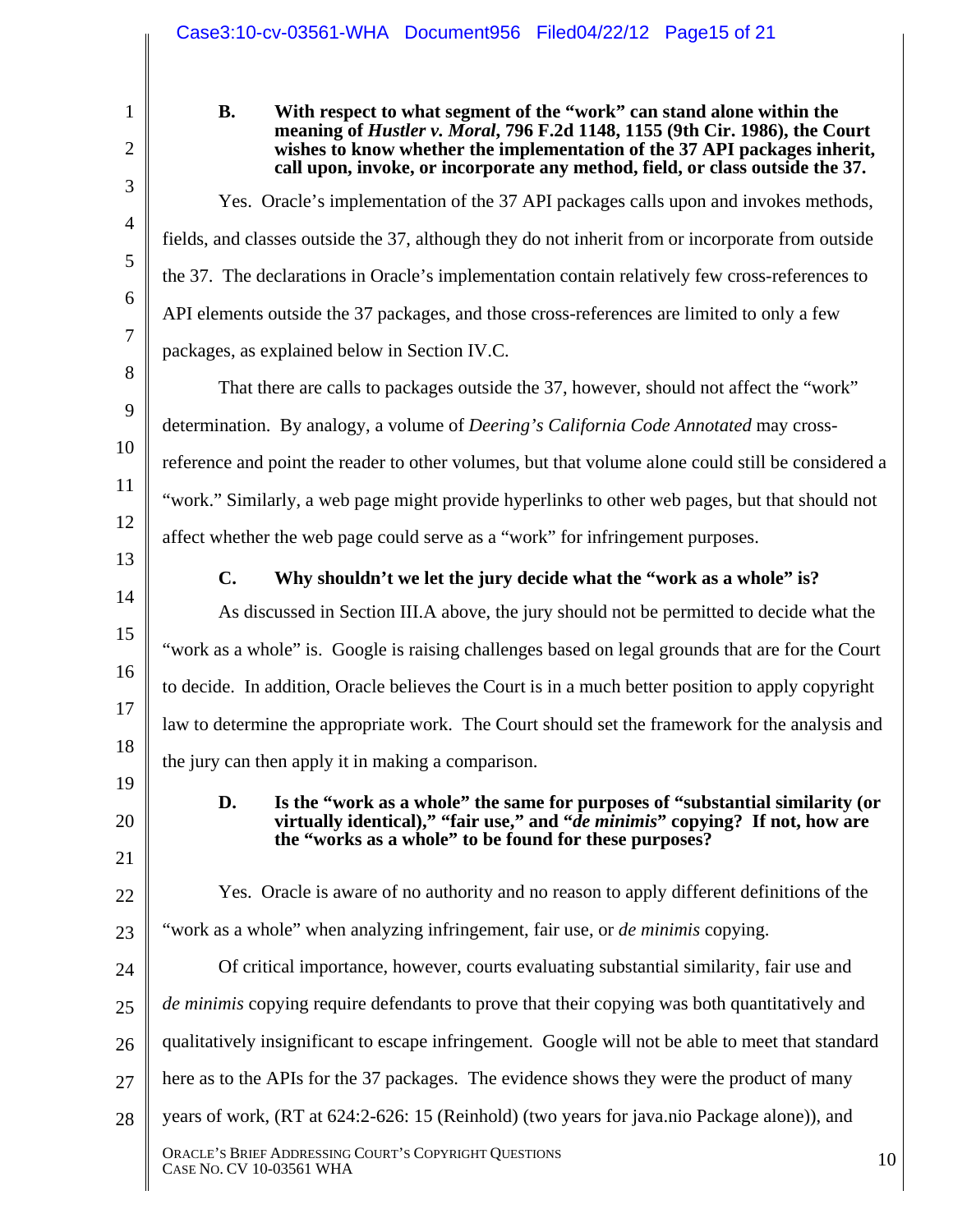### Case3:10-cv-03561-WHA Document956 Filed04/22/12 Page16 of 21

1 2 3 4 5 6 7 8 9 10 Google is claiming that they were so important it was necessary for Google to copy them. "[E]ven a quantitatively small amount of copied material may be sufficiently important to the operation of a plaintiff's program to justify a finding of substantial similarity. For instance, a small portion of the structure or code of a program may nonetheless give it distinctive features or may make the program especially creative or desirable. In such a case, a finding of substantial similarity is appropriate." *Nimmer on Copyright* § 13.03[F][5] (internal citations omitted). Here Google deliberately engaged in extensive copying of material everyone acknowledges was significant. As the cases cited in section II.C show, Google cannot justify its detailed copying by trying to place it within a larger frame of reference, whether it be under the rubric of substantial similarity, fair use, or *de minimis* copying.

- 11
- 12

#### **E. For purposes of identifying the "work as a whole," should Oracle be held to the copyrighted work identified in the operative complaint?**

13 14 15 16 17 18 19 No, as a legal matter, but it does not matter because as discussed in section II.B. above, Oracle identified the works in the Amended Complaint. Oracle alleged that Google infringed its copyrights in the API packages, class libraries, and related documentation, and literally copied individual code files, and attached specific examples. (ECF No. 36 ¶ 40 and Ex. I-J). For the API packages, the Amended Complaint specifically referred to "structure and organization" as well as various API elements such as methods and classes that had been copied. (ECF No. 36 40).

20 21 22 23 24 25 26 27 28 We have located no decision that requires precise pleading of the "work as a whole" that ultimately will be subject to infringement analysis at trial. As a legal matter, Oracle's only pleading requirement was to give Google fair notice of the claims against it. *See e.g., Home & Nature, Inc. v. Sherman Specialty Co.*, 322 F. Supp. 2d 260, 266-267 (E.D.N.Y. 2004); *Dr. Seuss Enters., L.P. v. Penguin Book USA, Inc.*, 924 F. Supp. 1559, 1563 note 3 (S.D. Cal. 1996). Indeed, Oracle's pleading is more detailed than pleadings deemed sufficient in *Perfect 10 v. Cybernet Ventures*. In *Perfect 10*, the plaintiff's complaint broadly identified "copyrights involving their magazines and identifie[d] ownership of the pictures within the magazines." 167 F. Supp. 2d 1114, 1121 (C.D. Cal. 2001). But the plaintiff did not systematically identify the

ORACLE'S BRIEF ADDRESSING COURT'S COPYRIGHT QUESTIONS CASE NO. CV 10-03561 WHA 11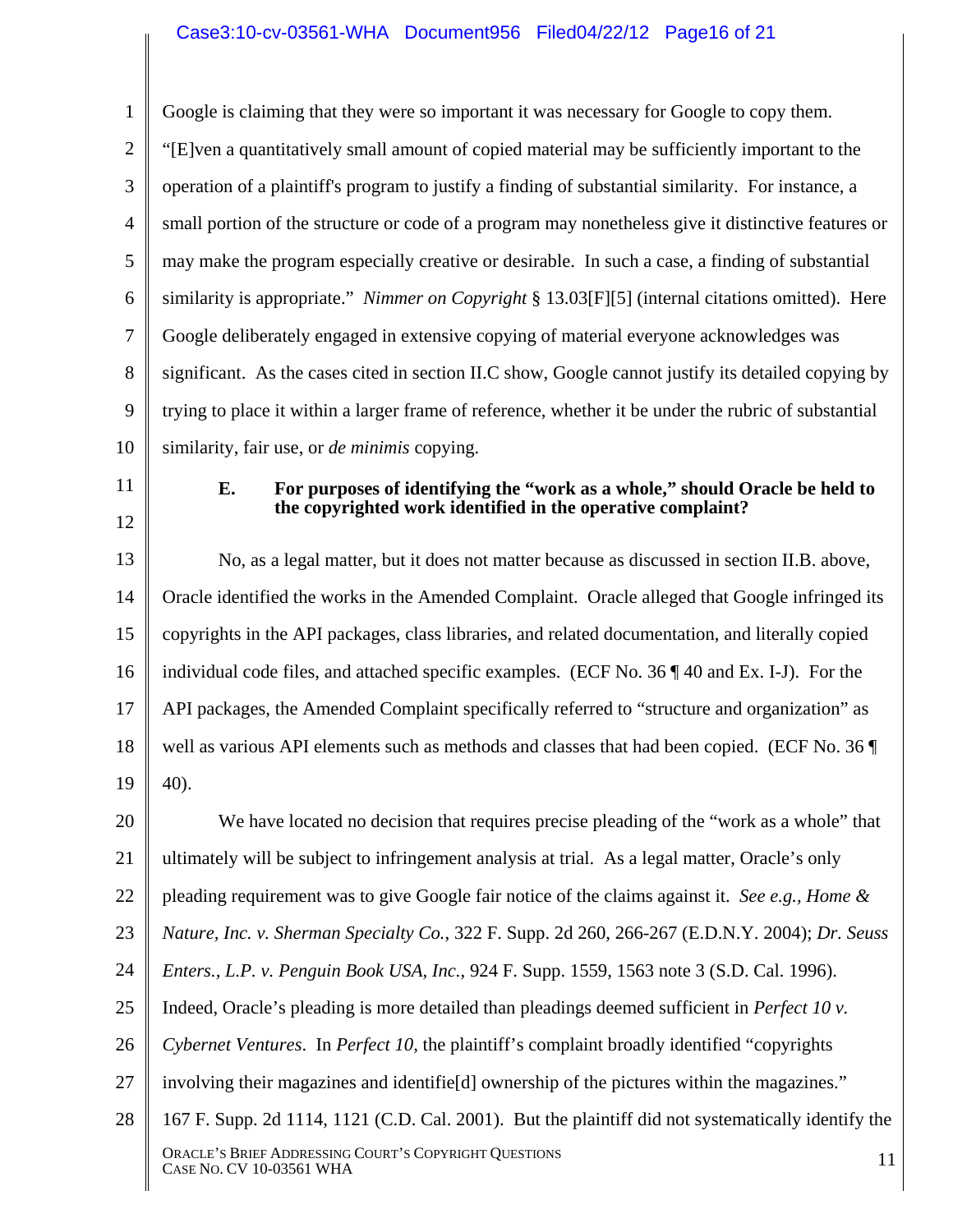#### Case3:10-cv-03561-WHA Document956 Filed04/22/12 Page17 of 21

1 2 3 4 5 precise copyrighted material defendant infringed. The court nevertheless held that this generalized allegation was "sufficient to notify [the Defendant] as to the type of infringing conduct and the source of the claims." *Id.* (denying defendant's motion to dismiss for lack of subject matter jurisdiction). The court reminded defendants that the details of plaintiff's copyrights could be "elicited during the discovery stage." *Id.* 

6 7 8 9 10 Google may use this or another of the Court's questions to raise a different issue: whether Oracle should be limited to the registrations that were attached to the complaint. To date, Google has not specified how this might affect the claims here. No case throws a plaintiff's copyright claim out because the defendant proves it copied registered Work B while the registration for Work A was the one attached to the complaint.

11 12 13 14 15 But even if Oracle were held to the registrations it attached, by referencing copyright registrations that cover works derived from earlier copyrighted works, Oracle properly asserted claims relating to the entire series of copyrighted works. When a copyright owner obtains a registration for a final version in a series of versions of a work, that final registration covers preceding versions of the derivative work. *AFL Telecomms. LLC v. SurplusEQ.com, Inc.*,

16 17 18 19 2012 U.S. Dist. LEXIS 49239, at \*6 (D. Ariz. Apr. 9, 2012). In *AFL*, the court held that in such a case, "it is reasonable to infer…that each successive version incorporates the preceding versions." (*Id.*) Therefore, registration of a derivative work "permits legal actions on preceding versions of the work." *Id.*, at \*6; *see also Streetwise Maps v. VanDam, Inc.*, 159 F.3d 739, 747 (2d Cir.

20 21 1998) ("the registration certificate relating to the derivative work . . . will suffice to permit [the plaintiff] to maintain an action for infringement based on defendants' infringement of the pre-

- 22 existing work"); *Salestraq Am., LLC v. Zyskowski*, 635 F. Supp. 2d 1178, 1181 (D. Nev. 2009).
- 23 24 25 26 27 The copyright registrations identified in Exhibit H to Oracle's complaint cover works derived from previous versions of Java. Accordingly, by referencing those registrations, Oracle has asserted registration of its copyrights in both the new material in those registered versions of Java and the older material from which it is derived. In addition, all of the registrations were identified and produced in discovery at the outset of the case and have now been admitted into
- 28 evidence at trial.

ORACLE'S BRIEF ADDRESSING COURT'S COPYRIGHT QUESTIONS CASE NO. CV 10-03561 WHA 12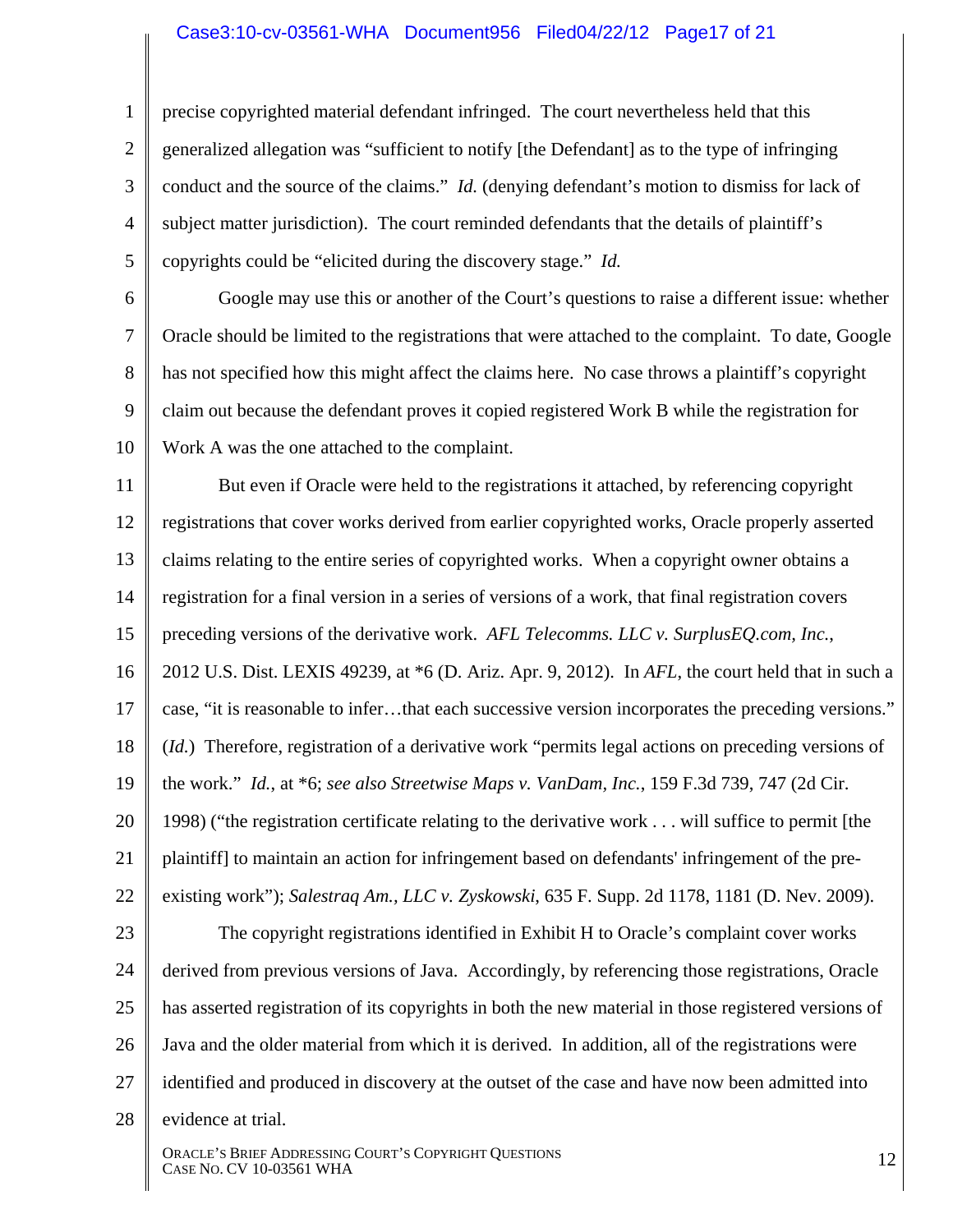|                      | Case3:10-cv-03561-WHA Document956 Filed04/22/12 Page18 of 21                                                                                                                         |
|----------------------|--------------------------------------------------------------------------------------------------------------------------------------------------------------------------------------|
| 1                    | F.<br>If the SSO and declarations are held to be protected elements, then why are                                                                                                    |
| $\overline{2}$       | there still issues of access and similarity for purposes of infringement<br>(excluding de minimis and fair use)? Put another way, isn't substantial                                  |
| 3                    | similarity only an issue if there isn't an admission of factual copying of<br>protectable elements?                                                                                  |
| $\overline{4}$       | Substantial similarity is not an issue when there has been an admission of factual copying,                                                                                          |
| 5                    | as is the case here. The Ninth Circuit recently confirmed this in Range Road:                                                                                                        |
| 6                    | "Substantial similarity" is not an element of a claim of copyright infringement.                                                                                                     |
| 7                    | Rather, it is a doctrine that helps courts adjudicate whether copying of the<br>"constituent elements of the work that are original" actually occurred when an                       |
| 8                    | allegedly infringing work appropriates elements of an original without reproducing it<br><i>in toto. See Funky Films,</i> 462 F.3d at 1076. A showing of "substantial similarity" is |
| 9                    | irrelevant in a case like this one, in which the Music Companies introduced evidence<br>that the public performances entailed direct copying of copyrighted works. See id.           |
| 10                   | (noting that a demonstration of substantial similarity is only necessary to prove<br>infringement, "[a]bsent evidence of direct copying").                                           |
| 11                   | Range Road Music, 2012 U.S. App. LEXIS 3173, at *10 (emphasis added). As noted above,                                                                                                |
| 12                   | Google has admitted copying the 37 API packages and the range Check() file, so a showing of                                                                                          |
| 13                   | substantial similarity as part of an inferential record of copying is not required.                                                                                                  |
| 14                   | <b>COURT'S QUESTIONS FROM ECF 951</b><br>IV.                                                                                                                                         |
| 15                   | Do any of the Sun compiled lines in the 37 APIs call upon part or all of<br>A.                                                                                                       |
|                      | another API as a step?                                                                                                                                                               |
|                      | Yes. Sun/Oracle's class, method, and field declarations in one package often reference                                                                                               |
| 16<br>17             | classes defined in another package. An example discussed at the pretrial conference was the class                                                                                    |
| 18                   | SSLPermission, which is defined in the package javax.net.SSL, and which is a subclass of a class                                                                                     |
| 19                   | called BasicPermission, which is defined in the java.security package. (ECF No. 895, 3/28/11)                                                                                        |
|                      | Hr'g Tr. at $59:22-60:8$ .) Other illustrative examples include:                                                                                                                     |
|                      | 1. The class java.awt.font.NumericShaper has a method called "toString()," which<br>returns a java.lang.String.                                                                      |
| 20<br>21<br>22<br>23 | 2. The class java.net.Socket has a method called "getInputStream()," which returns a<br>java.io.InputStream and throws a java.io.IOException.                                        |
|                      | 3. The class java.nio.channels.Channels has a method called "new Writer," which takes a<br>java.lang.String parameter (among others) and returns a java.io.Writer.                   |
|                      | These and other cross-package examples appear consistently in both the J2SE API specifications                                                                                       |
| 24<br>25<br>26<br>27 | and in the source code for the class libraries, which in turn is reflected in the object code.                                                                                       |
| 28                   |                                                                                                                                                                                      |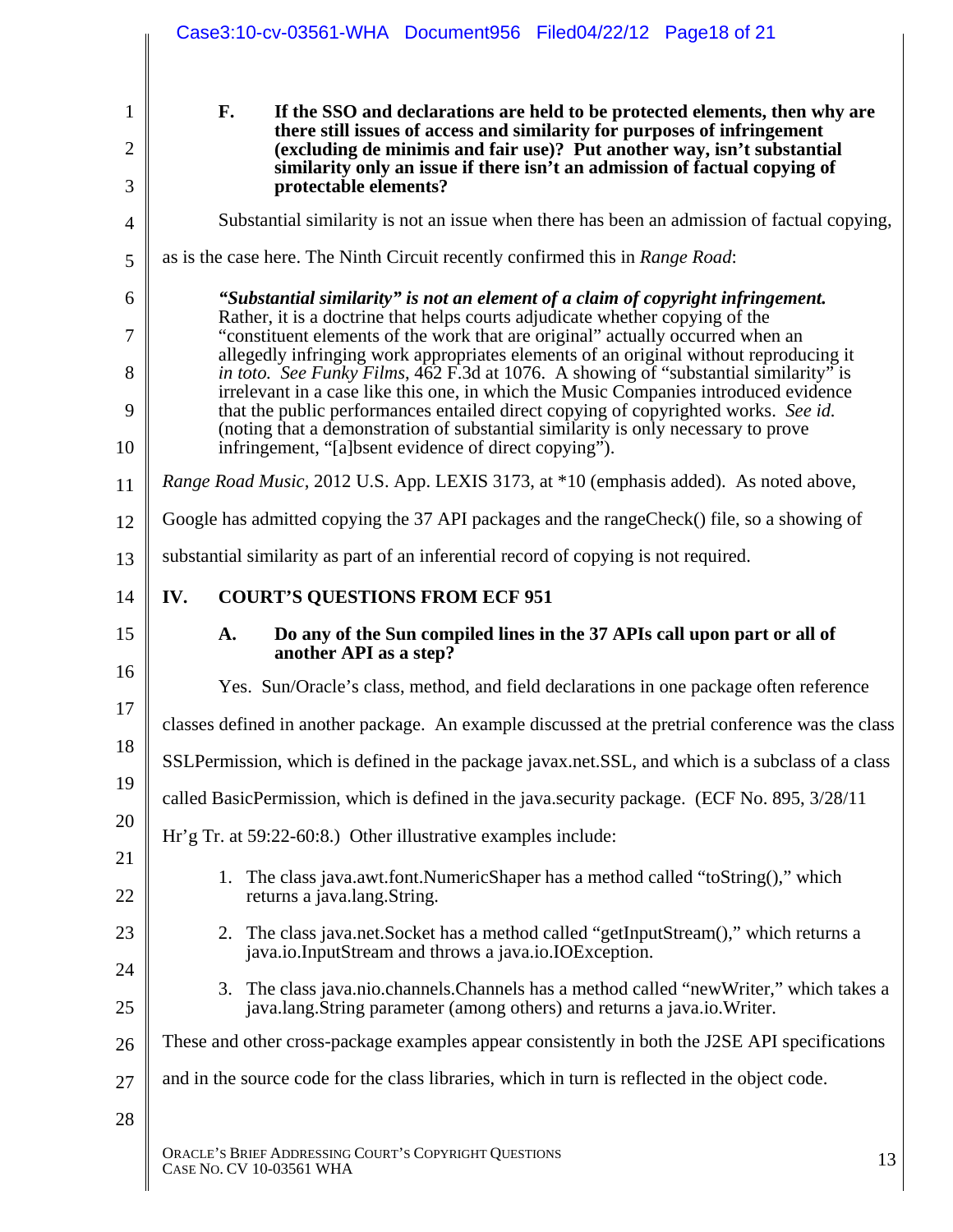|                | Case3:10-cv-03561-WHA Document956 Filed04/22/12 Page19 of 21                                                                                                                                                                                                                                                                              |  |  |  |  |  |  |
|----------------|-------------------------------------------------------------------------------------------------------------------------------------------------------------------------------------------------------------------------------------------------------------------------------------------------------------------------------------------|--|--|--|--|--|--|
| 1              | <b>B.</b><br>If so, do the accused APIs likewise call upon the same other API? That is,                                                                                                                                                                                                                                                   |  |  |  |  |  |  |
| $\overline{2}$ | even though the implementations are different from the Sun implementation,<br>do the accused APIs borrow from other APIs in the same pattern?                                                                                                                                                                                             |  |  |  |  |  |  |
| 3              | Yes. Google has admitted that Android and J2SE Version 5.0 have substantially the same                                                                                                                                                                                                                                                    |  |  |  |  |  |  |
| $\overline{4}$ | selection, arrangement and structure of API elements for the 37 packages. Testimony established                                                                                                                                                                                                                                           |  |  |  |  |  |  |
| 5              | that Google's overall goal was to copy the pattern and not deviate from it:                                                                                                                                                                                                                                                               |  |  |  |  |  |  |
| 6<br>7         | Q. And in your work with these APIs that were already in Android where you were<br>working on the code and trying to improve it and fix the bugs, as to any of them, did<br>you ever make any changes to any of the method declarations or the other elements of<br>the APIs that you identified in the chart that you drew this morning? |  |  |  |  |  |  |
| 8<br>9         | A. None whatsoever. I couldn't. It wouldn't have been possible.                                                                                                                                                                                                                                                                           |  |  |  |  |  |  |
| 10             | (RT at 810:25-811:6 (Bloch).)                                                                                                                                                                                                                                                                                                             |  |  |  |  |  |  |
| 11<br>12       | $\mathbf{C}$ .<br>If the answer to question A is yes, do any of the compiled lines in the 37 Sun<br>APIs call upon part or all of another API outside the 37? Put differently, is<br>all of the cross referencing done within the 37?                                                                                                     |  |  |  |  |  |  |
| 13             | Yes, but not very many. Of the classes from the 37 packages copied in Android, only six                                                                                                                                                                                                                                                   |  |  |  |  |  |  |
| 14             | packages contain declarations that refer to API elements from a package outside the 37. The six                                                                                                                                                                                                                                           |  |  |  |  |  |  |
| 15             | packages are java.security.cert, java.security.interfaces, java.security.spec, java.sql, java.util, and                                                                                                                                                                                                                                   |  |  |  |  |  |  |
| 16             | javax.sql, and the references outside the 37 are to one package: java.math. The classes in the six                                                                                                                                                                                                                                        |  |  |  |  |  |  |
| 17             | packages contain 104 methods or constructors that refer to only two classes in the java.math                                                                                                                                                                                                                                              |  |  |  |  |  |  |
| 18             | package: BigDecimal and BigInteger. Other than that, there is no cross-referencing from within                                                                                                                                                                                                                                            |  |  |  |  |  |  |
| 19             | the 37 APIs Google copied into Android to outside the 37 APIs. The APIs that Android copied                                                                                                                                                                                                                                               |  |  |  |  |  |  |
| 20             | are well-contained.                                                                                                                                                                                                                                                                                                                       |  |  |  |  |  |  |
| 21             | <b>COURT'S QUESTIONS FROM ECF 953</b><br>V.                                                                                                                                                                                                                                                                                               |  |  |  |  |  |  |
| 22             | A.<br>What efficiencies, if any, are obtained by grouping methods or fields together<br>under a single class? Put differently, what would be lost if a method that                                                                                                                                                                        |  |  |  |  |  |  |
| 23<br>24       | returned the cosine of an angle was grouped under a class other than Math?<br>This discussion should get the pros and cons of the particular<br>interrelationships (e.g., inheritance) within the 37 API packages.                                                                                                                        |  |  |  |  |  |  |
| 25             | The efficiencies to be gained from the particular relationships within the 37 API packages                                                                                                                                                                                                                                                |  |  |  |  |  |  |
| 26             | are primarily efficiencies of software development—specifically, reduced time-to-market and                                                                                                                                                                                                                                               |  |  |  |  |  |  |
| 27             | reduced development cost for both platform developers and application developers. A class                                                                                                                                                                                                                                                 |  |  |  |  |  |  |
| 28             | library that is well-organized is one that is easier to learn, easier to use, and easier to maintain.                                                                                                                                                                                                                                     |  |  |  |  |  |  |
|                | ORACLE'S BRIEF ADDRESSING COURT'S COPYRIGHT QUESTIONS<br>14<br>CASE NO. CV 10-03561 WHA                                                                                                                                                                                                                                                   |  |  |  |  |  |  |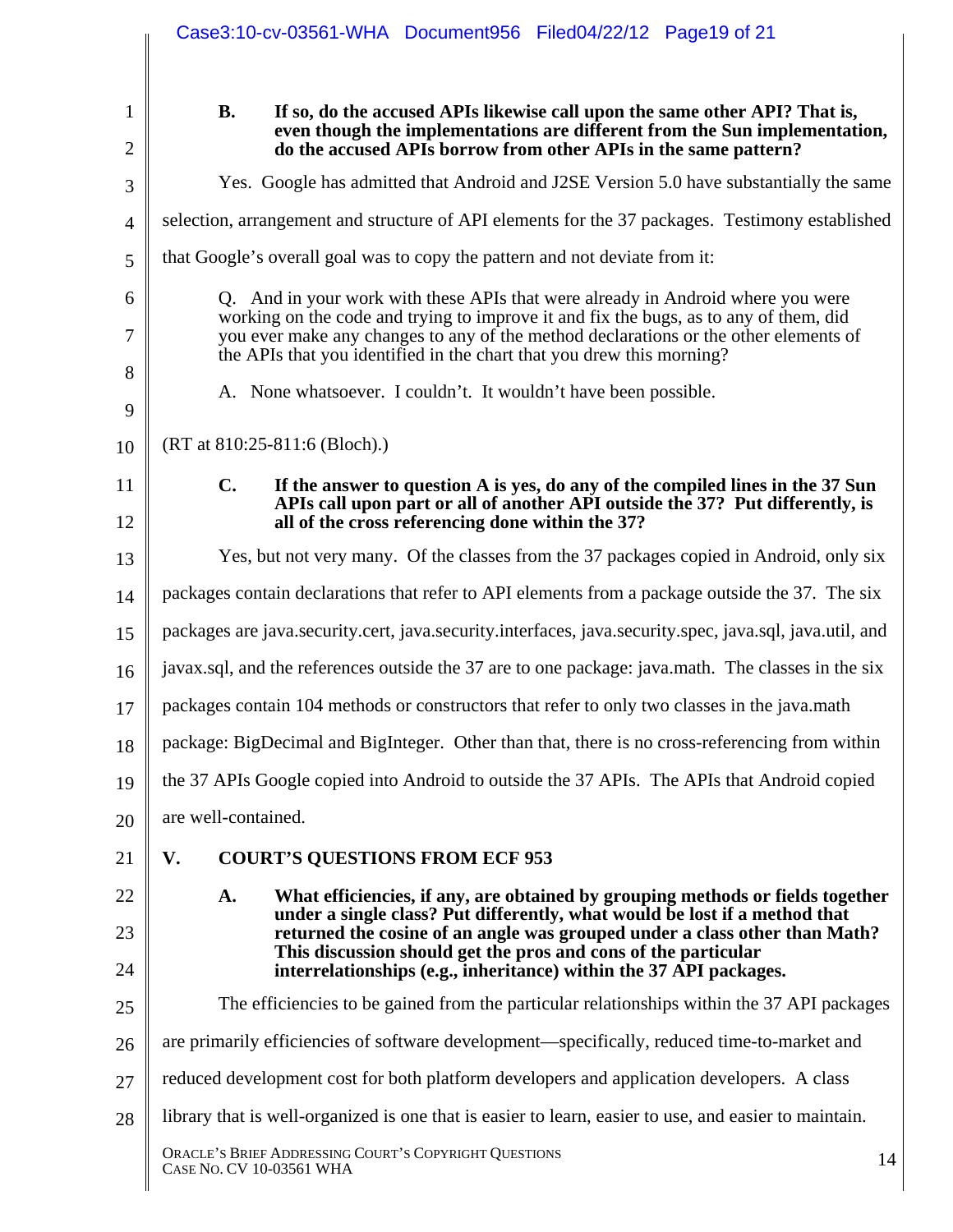| $\mathbf{1}$   | Good API designs can also result in performance efficiencies. (RT at 513:9, 516:12, 619:24-                                                                                                                                                           |  |  |  |  |  |  |
|----------------|-------------------------------------------------------------------------------------------------------------------------------------------------------------------------------------------------------------------------------------------------------|--|--|--|--|--|--|
| $\overline{2}$ | 621:6, 633:15-634:25, 741:3-742:3, 748:17-22; TX 624 at 20-21.)                                                                                                                                                                                       |  |  |  |  |  |  |
| 3              | Placing methods in specific classes, or classes in specific packages, is important for                                                                                                                                                                |  |  |  |  |  |  |
| $\overline{4}$ | organizational clarity for users of the library. It is also important for the developers and                                                                                                                                                          |  |  |  |  |  |  |
| 5              | maintainers of the library. One reason is that the structure and organization provides                                                                                                                                                                |  |  |  |  |  |  |
| 6              | encapsulation, also called information-hiding or modularity, which is a goal of API design.                                                                                                                                                           |  |  |  |  |  |  |
| $\overline{7}$ | (TX 624 at 17, 26.)                                                                                                                                                                                                                                   |  |  |  |  |  |  |
| 8              | Class inheritance and Interface implementation is a hierarchical form of organization that                                                                                                                                                            |  |  |  |  |  |  |
| 9              | provides what is called "subtype polymorphism" and permits code reuse. From the point of view                                                                                                                                                         |  |  |  |  |  |  |
| 10             | of implementation and maintenance (both improvements and bug fixes), the inheritance hierarchy                                                                                                                                                        |  |  |  |  |  |  |
| 11             | reduces the number of times an algorithm must appear in the code. A method that is inherited by                                                                                                                                                       |  |  |  |  |  |  |
| 12             | subclasses need only appear once, in the source code of the parent class. Likewise, a method that                                                                                                                                                     |  |  |  |  |  |  |
| 13             | operates on objects of a class will also operate on that class's subclasses, so need only appear                                                                                                                                                      |  |  |  |  |  |  |
| 14             | once. In these cases, the code implementing the algorithm is easier to maintain by the platform                                                                                                                                                       |  |  |  |  |  |  |
| 15             | developer, because it avoids multiple versions that need to be checked for consistency.                                                                                                                                                               |  |  |  |  |  |  |
| 16             | Moreover, it is easier for an application developer—the user of the class libraries—to learn only                                                                                                                                                     |  |  |  |  |  |  |
| 17             | one version of a method, rather than multiple descriptions in multiple class specifications.                                                                                                                                                          |  |  |  |  |  |  |
| 18             | Just as importantly, if the cos() method were grouped in a class other than Math, it would                                                                                                                                                            |  |  |  |  |  |  |
| 19             | diminish the explanatory power of the organization and the ease of use of the class libraries,                                                                                                                                                        |  |  |  |  |  |  |
| 20             | which arise from the aesthetics of the design of their APIs:                                                                                                                                                                                          |  |  |  |  |  |  |
| 21             | There are aesthetic matters in API design; correct, sir?<br>Q.                                                                                                                                                                                        |  |  |  |  |  |  |
| 22             | Yes, there are.<br>A.                                                                                                                                                                                                                                 |  |  |  |  |  |  |
| 23             | Q. And it's -- it's not being prissy to think about aesthetic matters. The aesthetics of                                                                                                                                                              |  |  |  |  |  |  |
| 24             | an API design are part of this noble and rewarding craft. Correct?                                                                                                                                                                                    |  |  |  |  |  |  |
| 25             | A. Yes. Generally, an API that displays good aesthetics will be easy to use. It's like<br>a car's dashboard. Making it pretty isn't just about making it nice to look at. The car<br>will be actually easier to drive if you can see the speedometer. |  |  |  |  |  |  |
| 26             | (RT at 752:5-14 (Bloch).)                                                                                                                                                                                                                             |  |  |  |  |  |  |
| 27             |                                                                                                                                                                                                                                                       |  |  |  |  |  |  |
| 28             |                                                                                                                                                                                                                                                       |  |  |  |  |  |  |
|                | ORACLE'S BRIEF ADDRESSING COURT'S COPYRIGHT QUESTIONS<br>15<br>CASE NO. CV 10-03561 WHA                                                                                                                                                               |  |  |  |  |  |  |